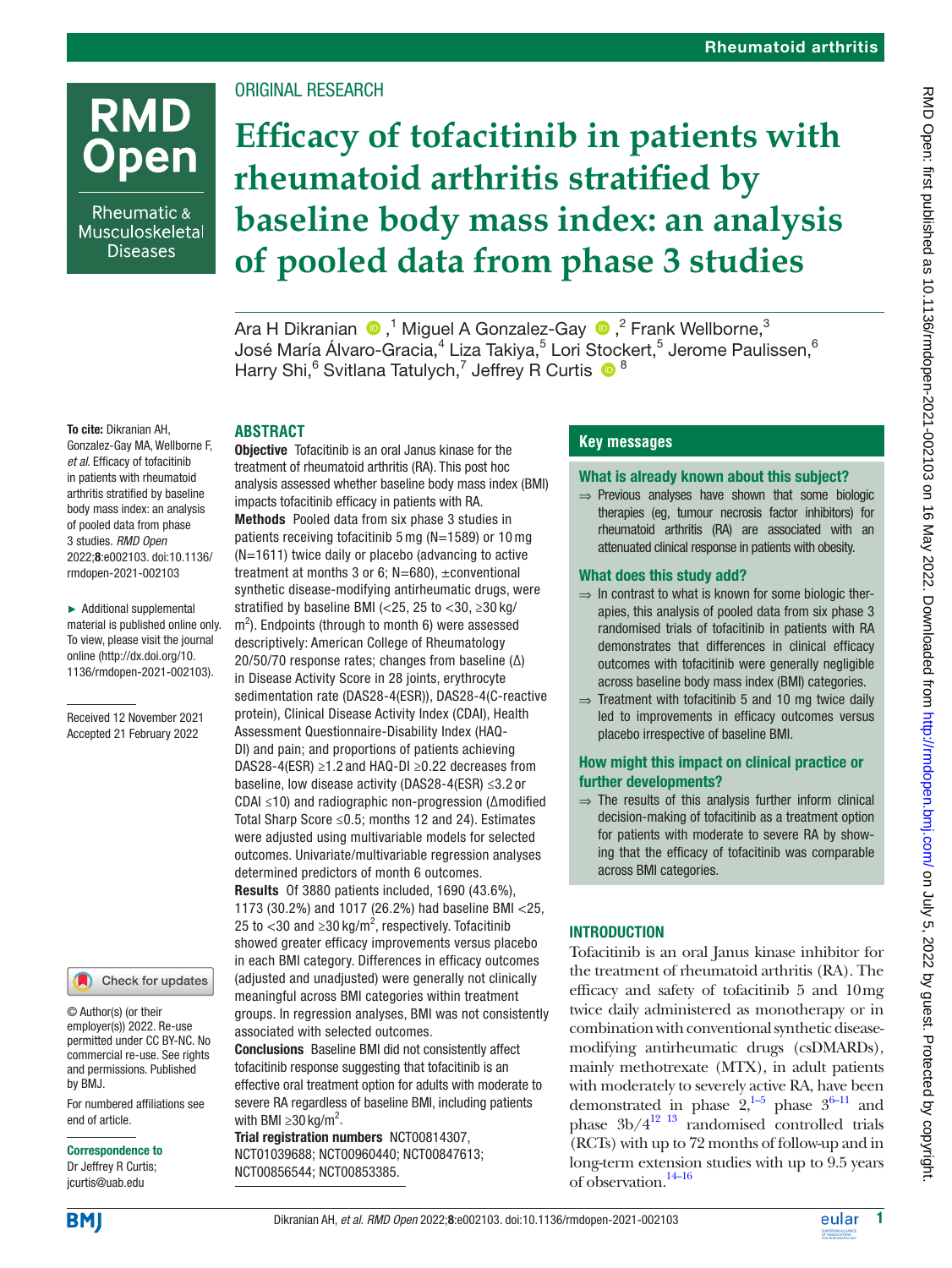Evidence suggests that the efficacy of some RA treatments is impacted by body mass index (BMI). Lower response and/or remission rates with increasing BMI have been reported with csDMARDs (including MTX), sarilumab and some tumour necrosis factor inhibitors (TNFi; eg, adalimumab, etanercept and infliximab), with outcomes most affected in patients with obesity (generally defined as a BMI  $\geq 30 \text{ kg/m}^2$ ).<sup>17–20</sup> Obesity is characterised by low-grade systemic inflammation, and is associated with increased production of proinflammatory cytokines, including TNF and interleukin- $6<sup>21</sup>$  $6<sup>21</sup>$  $6<sup>21</sup>$  and altered expression of adipokines, such as leptin, resistin and adiponectin.<sup>22</sup> In patients with RA, obesity appears to be associated with less radiographic progression and structural damage, which may be due to various factors, including body mass and adipokine levels. $23-26$ 

This post hoc analysis of data from the tofacitinib RA clinical development programme assessed whether baseline BMI impacts the efficacy of tofacitinib 5mg twice daily (the recommended dosage for RA) and 10mg twice daily in adult patients with moderate to severe RA.

## PATIENTS AND METHODS Study design

Data were pooled from six double-blind phase 3 RCTs from the tofacitinib RA clinical development programme [\(online supplemental table 1\)](https://dx.doi.org/10.1136/rmdopen-2021-002103). Full eligibility criteria have been reported for each study. $6-11$ 

#### **Patients**

Eligible patients were aged  $\geq$ 18 years with a diagnosis of RA and met the American College of Rheumatology (ACR) 1987 Revised RA Classification Criteria. Patients were randomised to receive tofacitinib 5 or 10mg twice daily, placebo (advancing to tofacitinib at months 3 or 6), or the active controls MTX (ORAL Start) or adalimumab (ORAL Standard).

#### Assessments and outcomes

BMI was calculated for each patient as weight (in kilograms  $(kg)/\hbar$ eight (in metres  $(m)^2$ ) at baseline only. Patients were stratified by baseline BMI: <25 (underweight/normal); 25 to <30 (overweight); and  $\geq 30 \text{ kg/m}^2$ (obese).

Endpoints assessed included: ACR ≥20%, ≥50%, or ≥70% response criteria (ACR20/50/70 response rates) at months 3 and 6; mean changes from baseline through to month 6 in Disease Activity Score in 28 joints, erythrocyte sedimentation rate (DAS28-4(ESR)), DAS28-4, C-reactive protein (DAS28-4(CRP)), Clinical Disease Activity Index (CDAI), Health Assessment Questionnaire-Disability Index (HAQ-DI) and pain (Visual Analogue Scale (VAS)); the proportion of patients reporting improvements ≥minimum clinically important difference (MCID) in DAS28-4 (ESR) (decrease from baseline ≥1.2) and HAQ-DI (decrease from baseline ≥0.22) at months 3 and 6; proportions of patients achieving low disease activity (LDA) at months 3 and 6 as defined by

DAS28-4(ESR)  $\leq$ 3.2 or CDAI $\leq$ 10; and the proportion of patients with no radiographic progression, defined as change from baseline in modified Total Sharp Score ≤0.5 at months 12 and 24 (pooled data from ORAL Scan and ORAL Start only).

An additional analysis of select outcomes (ACR20/50/70 response rates, changes from baseline in DAS28-4(ESR), CDAI and HAQ-DI, and DAS28-4(ESR) defined and CDAI-defined LDA) was performed in which patients were stratified by baseline body weight:  $< 60, 60$ to  $<90$  and  $\geq90$  kg.

#### Statistical analysis

#### Descriptive analyses

Analyses were performed on the full analysis set, which included patients who were randomised and received≥1dose of study treatment. Efficacy analyses at month 3 used a 'pure' placebo group (ie, all patients received placebo), whereas the placebo group at month 6 included patients receiving placebo through to month 3 but who advanced to tofacitinib from month 3 to month 6 per protocol.

ACR response rates were assessed using both nonresponder imputation (NRI) and observed data. NRI was also used for the rates of achievement of improvements ≥MCIDand LDA, while observed data were used for rates of radiographic non-progression and for continuous endpoints. For binary endpoints, comparisons between active treatment groups and placebo were conducted using a normal approximation for binomial proportions with Z-scores to test for statistical significance; continuous endpoints are presented descriptively. No multiplicity adjustment was performed in this post hoc analysis.

#### Statistical modelling

Regression models were run with treatment group, BMI and treatment by BMI interaction terms to assess consistency of the relationship between BMI and efficacy response across treatments.

Univariate logistic regression analyses (for ACR50 response) and univariate regression analyses (for changes from baseline in DAS28-4(ESR), DAS28-4(CRP), CDAI and HAQ-DI) were performed to determine the relationship between each baseline covariate (described below) and each efficacy endpoint. Multivariable logistic regression analyses (for ACR50 response) and multivariable regression analyses (for changes from baseline in DAS28-4(ESR), DAS28- 4(CRP), CDAI, and HAQ-DI) were performed to determine potential predictors for each efficacy endpoint based on a stepwise selection method using 5% level of significance. In both univariate and multivariable analyses, baseline BMI was assessed as both a categorical (ie, BMI <25, 25 to <30, and  $\geq 30 \text{ kg/m}^2$ ) and a continuous variable.

Baseline BMI, age, gender and baseline value of the response variable (for continuous response variables) were forced to be included in the multivariable models. Other baseline covariates considered as candidates for the model selection included glucocorticoid use, history of myocardial infarction, MTX use, race, smoking history,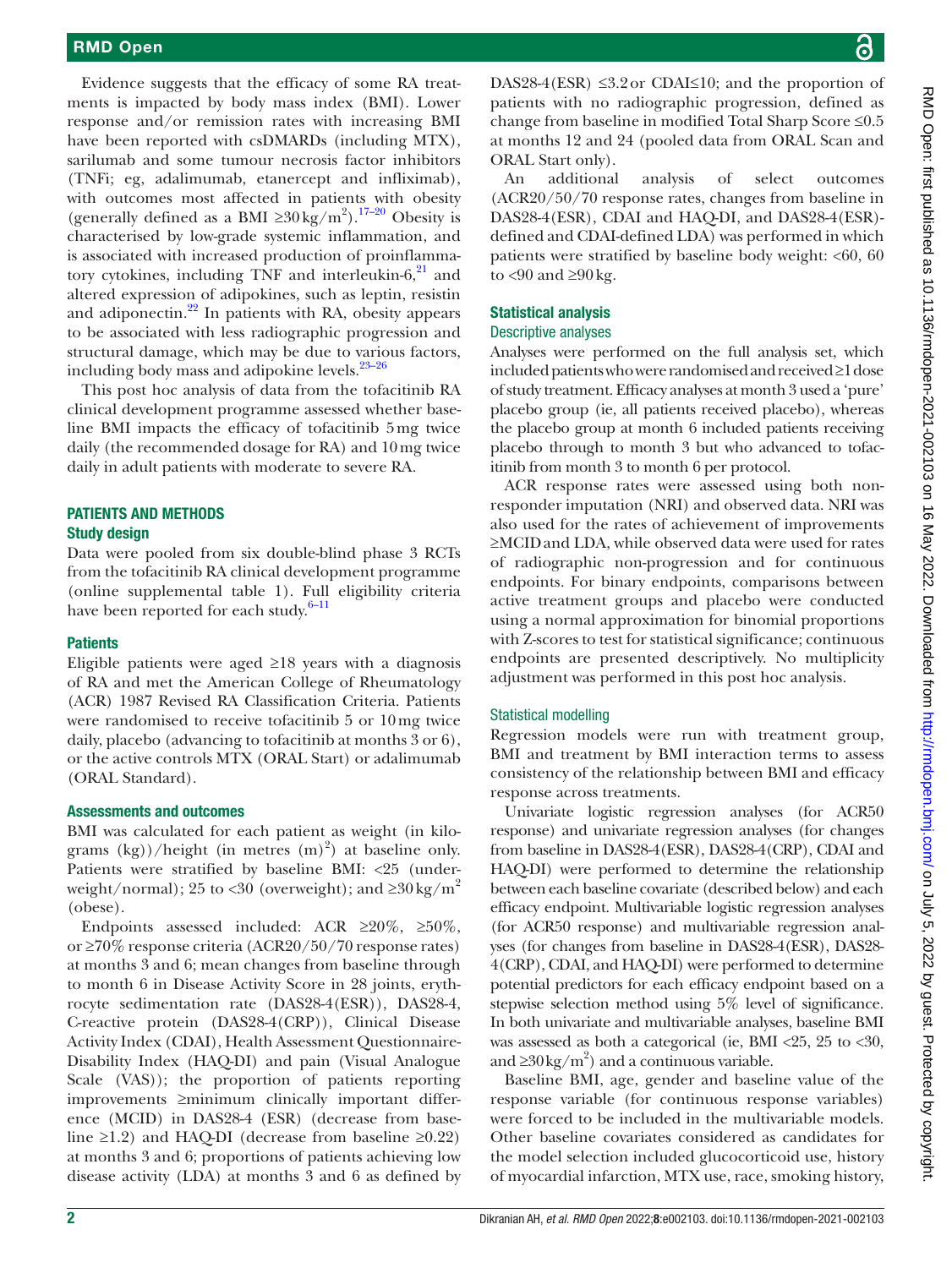prior TNFi failure, seropositivity (positive for rheumatoid factor and/or anti-cyclic citrullinated peptide antibody), HAQ-DI score, pain (VAS), swollen joint count (SJC), tender joint count (TJC), opioid use and somatisation comorbidity phenotype. The somatisation comorbidity phenotype was defined by the use of concomitant medications for the treatment of depression, anxiety or neuropathic pain, or an ongoing baseline medical diagnosis of depression, chronic pain, fibromyalgia or myalgias. It indicates patients who may have at least one condition, other than RA, that may contribute to chronic pain (eg, fibromyalgia) or that could have influenced pain and the patient's self-management of their RA (eg, depression).<sup>27</sup>

Adjusted estimates for specified outcomes by baseline BMI category were calculated based on the multivariable regression analyses. For binary outcomes (ACR20/50/70 response rates at month 6, and radiographic non-progression at month 24), a fitted logistic regression model<sup>28</sup> was used to predict the response rate for every patient in the BMI categories being compared (≥25 to <30 and ≥30 kg/m<sup>2</sup>, compared with BMI <25 kg/m<sup>2</sup>) as if they had been in a specified BMI category or the reference BMI category, and the differences in the average of the rates by BMI category were computed. For continuous outcomes (change from baseline at month 6 in HAQ-DI, DAS28-4(ESR), DAS28-4(CRP) and CDAI), an analysis of covariance model was run for each endpoint for each tofacitinib dose, with least squares means, mean differences of BMI 25 to <30 and  $\geq 30 \text{ kg/m}^2$  from BMI <25 kg/ m2 , and 95% CIs calculated. All models used the covariates described above, except somatisation comorbidity phenotype, which was not associated with any outcome for either tofacitinib dose in the regression analyses; baseline value of the response variable included for continuous response variables only. Observed data were used and missing values were not imputed.

Additionally, sensitivity analyses were performed using the stepwise multivariable regression analysis and the least absolute shrinkage and selection operator (Lasso) regression method with the lambda plus 1se criterion (ie, the largest value of the tuning parameter lambda such that the error is within one SE of the minimum),  $29$  where no variables were forced into both models.

For all analyses, clinical relevance was defined based on the magnitude of the published MCID for each outcome measure; a difference from the baseline BMI  $\langle 25 \text{kg/m}^2$ category (reference) of:  $\geq 10\%$  for binary outcomes (eg, ACR50);  $\geq 1.2$  units for DAS28-4(ESR)<sup>30</sup>;  $\geq 1.0$  units for DAS28-4(CRP)<sup>30</sup>; ≥12 units for CDAI<sup>30 31</sup>; ≥20 units in pain  $(0-100 \,\mathrm{mm\,VAS})^{30}$  and ≥0.22 units for HAQ-DI.<sup>[32](#page-10-12)</sup>

#### RESULTS **Patients**

This post hoc analysis included 3880 patients receiving tofacitinib 5 mg twice daily (n=1589; 41.0%), tofacitinib 10mg twice daily (n=1611; 41.5%) and placebo (n=680; 17.5%) stratified by baseline BMI; of these, 1690 (43.6%),

1173 (30.2%) and 1017 (26.2%) patients had baseline BMI values of <25, 25 to <30, and  $\geq$ 30 kg/m<sup>2</sup>, respectively.

Baseline demographics and disease characteristics [\(table](#page-3-0) 1; [online supplemental table 2\)](https://dx.doi.org/10.1136/rmdopen-2021-002103) were generally similar within each BMI category across treatment groups; however, numeric differences were observed between BMI categories. Irrespective of treatment group, patients in the BMI <25 kg/ $m^2$  category were younger and were more likely to be Asian and to never have smoked, compared with the higher BMI categories (25 to <30and  $\geq$ 30 kg/m<sup>2</sup>). In contrast, a higher proportion of patients with BMI  $\geq 30 \text{ kg/m}^2$  were Caucasian, from the USA, and were ex-smokers, versus patients with BMI <25and 25 to <30 kg/m<sup>2</sup>; patients with BMI  $\geq$ 30 kg/m<sup>2</sup> were also slightly less likely to be seropositive. Baseline mean TJC, SJC, HAQ-DI and pain (VAS) scores were higher as BMI category increased.

Higher rates of diabetes, hypertension and prior use of TNFi were observed in patients with BMI  $\geq 30 \text{ kg/m}^2$  than patients in the lower BMI categories.

#### Efficacy outcomes stratified by BMI

Covariate-adjusted estimates for ACR20/50/70 response rates with both tofacitinib doses at month 6 were not significantly different in the BMI 25 to <30 and  $\geq$ 30 kg/m<sup>2</sup> catego-ries compared with the BMI <25 kg/m<sup>2</sup> category [\(figure](#page-5-0) 1). An exception was the estimated ACR70 response rate in the tofacitinib 5mg twice daily group, which was significantly lower in the BMI 25 to  $\langle 30 \text{kg/m}^2 \rangle$  category, but this difference was <10%and therefore was not considered clinically relevant.

Additionally, at months 3 and 6, ACR20/50/70 response rates (assessed using NRI) were significantly higher in patients receiving either tofacitinib dose versus placebo (p<0.05), regardless of baseline BMI category [\(online](https://dx.doi.org/10.1136/rmdopen-2021-002103) [supplemental figure 1](https://dx.doi.org/10.1136/rmdopen-2021-002103)). In general, there appeared to be a numeric trend towards somewhat lower ACR20/50/70 response rates at both months 3 and 6 with increasing baseline BMI in patients receiving tofacitinib 5 and 10mg twice daily; however, the differences between BMI categories were generally <10%and were not considered clinically meaningful [\(online supplemental figure 1\)](https://dx.doi.org/10.1136/rmdopen-2021-002103). Similar trends were observed when ACR20/50/70 response rates were assessed using observed data (data not shown). Overall, the trends were less clear for patients receiving placebo, particularly for ACR50/70 response rates.

In general, adjusted estimates for the least squares mean changes from baseline in DAS28-4(ESR), DAS28-4(CRP), CDAI and HAQ-DI with both tofacitinib doses at month 6 were not significantly different with BMI 25 to <30and ≥30 versus  $\langle 25 \text{ kg/m}^2$  ([figure](#page-6-0) 2). Exceptions included mean decreases in DAS28-4(ESR) and DAS28-4(CRP) (with tofacitinib 10mg twice daily) and HAQ-DI (with tofacitinib 5mg twice daily), which were significantly smaller in patients with baseline BMI ≥30 versus <25 kg/m<sup>2</sup>; these differences were not clinically relevant.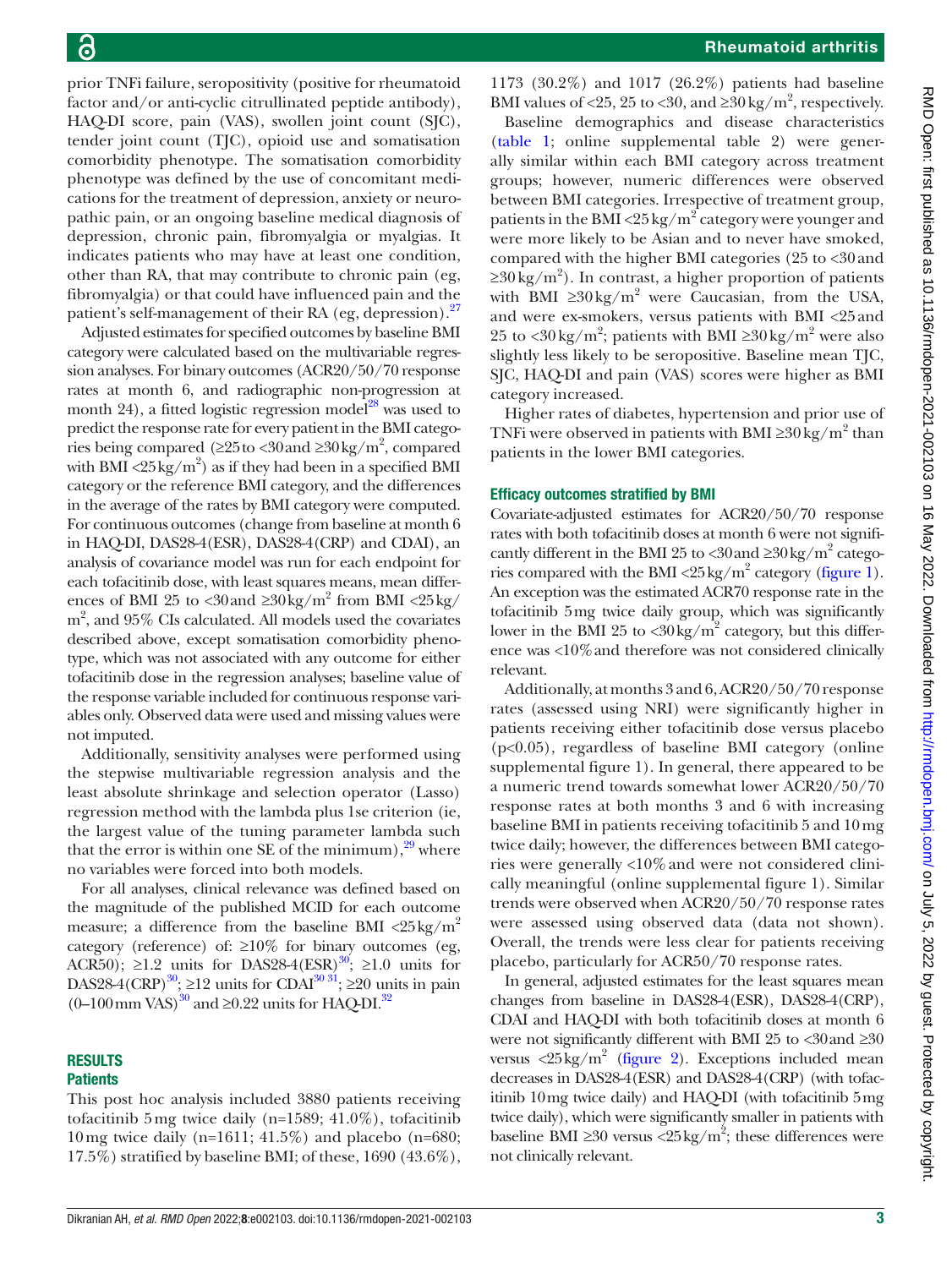<span id="page-3-0"></span>

| Demographics and baseline disease characteristi | $(M=1589)$                             | Tofacitinib 5 mg twice daily |                                     | Tofacitinib 10 mg twice daily<br>$(N=1611)$ |                                  |                                     | Placebo<br>$(N = 680)$             |                                  |                                    |
|-------------------------------------------------|----------------------------------------|------------------------------|-------------------------------------|---------------------------------------------|----------------------------------|-------------------------------------|------------------------------------|----------------------------------|------------------------------------|
| BMI category, kg/m <sup>2</sup>                 | $<$ 25 (N1=686)                        | $25$ to $30$<br>$(N1 = 515)$ | $230$ (N <sub>1</sub> =388)         | $< 25$ (N <sub>1</sub> =696)                | $25$ to $30$<br>$(N1=472)$       | $230$ (N1=443)                      | $-25$ (N <sub>1</sub> $=$ 308)     | 25 to <30<br>$(N1 = 186)$        | $230$ (N1=186)                     |
| Age in years, mean (SD)                         | 50.5 (12.9)                            | 54.1 (11.4)                  | 53.9 (9.9)                          | 49.6 (12.9)                                 | 53.0 (11.6)                      | 53.8 (10.3)                         | 50.4 (12.8)                        | 54.9 (11.7)                      | 53.7 (10.1)                        |
| Race, n (%)                                     |                                        |                              |                                     |                                             |                                  |                                     |                                    |                                  |                                    |
| White                                           | 327 (47.7)                             | 336 (65.2)                   | 313(80.7)                           | 337 (48.4)                                  | 326 (69.1)                       | 344 (77.7)                          | 139(45.1)                          | 144 (77.4)                       | 155 (83.3)                         |
| Black                                           | 10(1.5)                                | 25 (4.9)                     | 23 (5.9)                            | 8(1.2)                                      | 12(2.5)                          | 27(6.1)                             | 11(3.6)                            | 2(1.1)                           | 11(5.9)                            |
| Asian                                           | 283 (41.3)                             | $(7.7)$ (17.7)               | 21(5.4)                             | 284 (40.8)                                  | 73(15.5)                         | 20 (4.5)                            | 133 (43.2)                         | 24 (12.9)                        | 9(4.8)                             |
| Other                                           | 66 (9.6)                               | 63 (12.2)                    | 31 (8.0)                            | 67 (9.6)                                    | 61 (12.9)                        | 52 (11.7)                           | 25(8.1)                            | 16(8.6)                          | 11(5.9)                            |
| Geographic region, n (%)                        |                                        |                              |                                     |                                             |                                  |                                     |                                    |                                  |                                    |
| USA                                             | 67 (9.8)                               | 93(18.1)                     | 142 (36.6)                          | 60 (8.6)                                    | 92(19.5)                         | 162 (36.6)                          | 29 (9.4)                           | 44 (23.7)                        | 86 (46.2)                          |
| Latin America                                   | 94(13.7)                               | 113(21.9)                    | 59 (15.2)                           | $(6.41)$ $104$                              | 91(19.3)                         | 79 (17.8)                           | 43 (14.0)                          | 30(16.1)                         | 25(13.4)                           |
| Europe/Canada                                   | 226 (32.9)                             | 203 (39.4)                   | 147 (37.9)                          | 224 (32.2)                                  | 95(41.3)                         | 57 (35.4)                           | 97(31.5)                           | 86 (46.2)                        | 59 (31.7)                          |
| Rest of world                                   | 299 (43.6)                             | 106 (20.6)                   | 40 (10.3)                           | 308 (44.3)                                  | 94 (19.9)                        | 45 (10.2)                           | 139(45.1)                          | 26 (14.0)                        | 16(8.6)                            |
| Smoking history, n (%)                          |                                        |                              |                                     |                                             |                                  |                                     |                                    |                                  |                                    |
| Never smoked                                    | 501 (73.0)                             | 344 (66.8)                   | 209 (53.9)                          | 520 (74.7)                                  | 307 (65.0)                       | 264 (59.6)                          | 220 (71.4)                         | 103(55.4)                        | 101 (54.3)                         |
| Smoker                                          | 101(14.7)                              | 78 (15.2)                    | 54 (13.9)                           | 111(16.0)                                   | 96 (20.3)                        | 75 (16.9)                           | 53 (17.2)                          | 44 (23.7)                        | 33 (17.7)                          |
| Ex-smoker                                       | 84 (12.2)                              | 93(18.1)                     | 125 (32.2)                          | 65 (9.3)                                    | 69 (14.6)                        | 104(23.5)                           | 33 (10.7)                          | 39 (21.0)                        | 52 (28.0)                          |
| TJC, mean (SD)                                  | 24.6 (14.3)                            | 26.9 (14.9)                  | 29.0 (16.0)                         | 24.1 (14.4)                                 | 25.9 (14.3)                      | 28.8 (15.9)                         | 23.5(13.6)                         | 26.4 (15.2)                      | 29.9 (16.6)                        |
| SJC, mean (SD)                                  | 14.7(8.7)                              | 15.7(9.0)                    | 16.8(10.3)                          | 14.7(8.4)                                   | 15.6(8.9)                        | 16.5(9.9)                           | 14.5(8.5)                          | 16.3(10.1)                       | 17.1 (10.6)                        |
| HAQ-DI, mean (SD)                               | 1.4(0.7)                               | 1.5(0.7)                     | 1.6(0.6)                            | 1.4(0.7)                                    | 1.5(0.7)                         | 1.6(0.6)                            | 1.4(0.7)                           | 1.4(0.6)                         | 1.6(0.6)                           |
| DAS28-4(ESR), mean (SD)                         | 6.5(1.0)                               | 6.5(1.0)                     | 6.5(1.0)                            | 6.4(1.0)                                    | 6.4(1.0)                         | 6.5(1.0)                            | 6.4(1.0)                           | 6.4(0.9)                         | 6.5(1.0)                           |
| DAS28-4(CRP), mean (SD)                         | 5.6(1.0)                               | 5.7(1.0)                     | 5.7(1.0)                            | 5.6(1.0)                                    | 5.6(1.0)                         | 5.7(1.0)                            | 5.5(1.0)                           | 5.6 (0.9)                        | 5.8(1.0)                           |
| Pain (VAS), mean (SD)                           | 57.6 (23.4)                            | 60.3 (23.9)                  | 61.7(21.1)                          | 58.5 (23.0)                                 | 60.3 (23.9)                      | 61.2(22.4)                          | 56.8 (23.0)                        | 58.1 (23.3)                      | 59.5 (22.2)                        |
| CRP, mg/L, mean (SD)<br>$(median)$ $(Q1, Q3)$   | $20.0(24.8)$<br>$(9.7)$<br>(3.8, 27.6) | (9.3)<br>(4.3, 24.1)         | 17.3(20.0)<br>(5.0, 22.2)<br>(10.3) | 19.2(23.0)<br>(3.9, 25.6)<br>(10.0)         | 18.0 (25.9) (8.9)<br>(3.5, 25.3) | 16.7 (18.8)<br>(5.3, 21.0)<br>(9.4) | $17.1(20.0)(9.3)$<br>$(4.3, 24.3)$ | 15.1 (19.2) (8.2)<br>(3.6, 19.9) | 15.2(17.3)<br>(4.9, 19.1)<br>(8.9) |
| RF+, n (%)                                      | 517 (75.6)                             | 387 (76.5)                   | 255 (66.1)                          | 516 (74.4)                                  | 347 (73.8)                       | 310 (70.6)                          | 210 (68.4)                         | 136(73.5)                        | 112 (60.5)                         |
| Anti-CCP+, n (%)                                | 565 (82.8)                             | 396 (78.0)                   | 273 (70.7)                          | 545 (78.5)                                  | 359 (76.6)                       | 310(71.3)                           | 246 (81.2)                         | 134 (73.2)                       | 119 (64.3)                         |
| Diabetes, n (%)                                 | 31(4.5)                                | 44 (8.5)                     | 55 (14.2)                           | 24(3.5)                                     | 46 (9.8)                         | 57 (12.9)                           | 12(3.9)                            | 11(5.9)                          | 25(13.4)                           |
| Hypertension, n (%)                             | 156 (22.7)                             | 192 (37.3)                   | 216 (55.7)                          | 153 (22.0)                                  | 165 (35.0)                       | 261 (58.9)                          | 70 (22.7)                          | 74 (39.8)                        | 99 (53.2)                          |
| Prior TNFi, n (%)                               | 103(15.0)                              | 97(18.8)                     | 94 (24.2)                           | (108(15.5))                                 | 74 (15.7)                        | 105(23.7)                           | 63 (20.5)                          | 50 (26.9)                        | 87 (46.8)                          |
|                                                 |                                        |                              |                                     |                                             |                                  |                                     |                                    |                                  | Continued                          |

 $\overline{\partial}$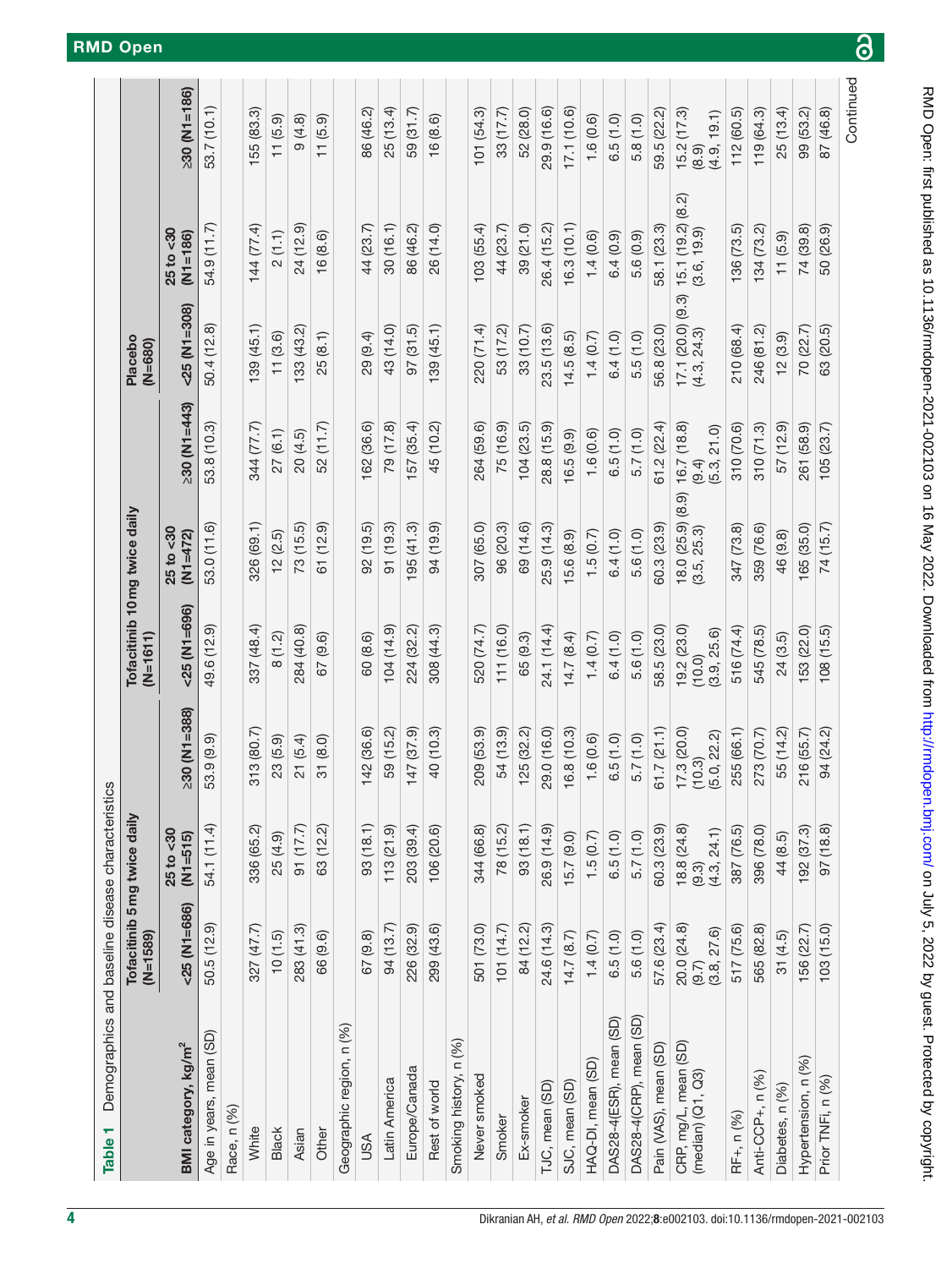|                                                                                                                                                                                                                                                                                                                                                                                                                                                                                                                                                                                                                                                               | Tofacitinib 5 mg twice daily<br>$(N=1589)$ |              | Tofacitinib 10mg twice daily<br>$(N=1611)$ |              | Placebo<br>$(N=680)$                 |              |                             |
|---------------------------------------------------------------------------------------------------------------------------------------------------------------------------------------------------------------------------------------------------------------------------------------------------------------------------------------------------------------------------------------------------------------------------------------------------------------------------------------------------------------------------------------------------------------------------------------------------------------------------------------------------------------|--------------------------------------------|--------------|--------------------------------------------|--------------|--------------------------------------|--------------|-----------------------------|
| BMI category, kg/m <sup>2</sup>                                                                                                                                                                                                                                                                                                                                                                                                                                                                                                                                                                                                                               | $<$ 25 (N1=686) (N1=515)                   | $25$ to $30$ | $230$ (N1=388) <25 (N1=696) (N1=472)       | $25$ to $30$ | $230$ (N1=443) <25 (N1=308) (N1=186) | $25$ to $30$ | $230$ (N <sub>1=186</sub> ) |
| treatment group with a baseline BMI value; N1, number of patients in each BMI category; RF, rheumatoid factor; SJC, swollen joint count; TJC, tender joint count; TNFi, tumour necrosis<br>BMI, body mass index; CCP, cyclic citrullinated peptide; CRP, C-reactive protein; DAS28-4(CRP), Disease Activity Score in 28 joints, C-reactive protein; DAS28-4(ESR), Disease Activity<br>Score in 28 joints, erythrocyte sedimentation rate; HAQ-DI, Health Assessment Questionnaire-Disability Index; n, number of patients with characteristic; N, number of patients in each<br>N1 values may vary for each outcome based on the number of patients assessed. |                                            |              |                                            |              |                                      |              |                             |

factor inhibitors; VAS, Visual Analogue Scale. factor inhibitors; VAS, Visual Analogue Scale. Rheumatoid arthritis

Regardless of BMI category, mean changes from baseline (using descriptive analyses of observed data) at months 3 and 6 in DAS28-4(ESR), DAS28-4(CRP), CDAI, HAQ-DI and pain (VAS) were greater for patients receiving either tofacitinib dose versus placebo [\(online](https://dx.doi.org/10.1136/rmdopen-2021-002103) [supplemental figures 2 and 3\)](https://dx.doi.org/10.1136/rmdopen-2021-002103). Differences in mean changes from baseline through to month 6 in each efficacy endpoint were small and not clinically relevant, based on the definitions used in this analysis, across baseline BMI categories for patients receiving tofacitinib 5 or 10mg twice daily, or placebo ([online supplemental](https://dx.doi.org/10.1136/rmdopen-2021-002103) [figures 2 and 3](https://dx.doi.org/10.1136/rmdopen-2021-002103)).

The proportions of patients receiving tofacitinib 5 and 10mg twice daily who achieved improvements ≥MCID in DAS28-4(ESR) and HAQ-DI (decreases  $\geq$ 1.2and  $\geq$ 0.22, respectively) at months 3 and 6 were generally similar regardless of baseline BMI [\(online supplemental figure](https://dx.doi.org/10.1136/rmdopen-2021-002103) [4A,B\)](https://dx.doi.org/10.1136/rmdopen-2021-002103). The proportion of patients achieving DAS28-4(ESR) defined and CDAI-defined LDA (≤3.2and ≤10, respectively) with tofacitinib 5 and 10mg twice daily and placebo, were generally similar across baseline BMI categories at months 3 and 6 ([online supplemental figure 4C,D\)](https://dx.doi.org/10.1136/rmdopen-2021-002103).

Adjusted estimates for the differences in rates of radiographic non-progression with tofacitinib 5mg twice daily at month 24 were not significantly different in the baseline BMI 25 to <30 and  $\geq 30 \text{ kg/m}^2$  categories versus the BMI <25 kg/m<sup>2</sup> category. In the tofacitinib 10 mg twice daily group, significantly higher rates of non-progression were observed in patients with baseline BMI ≥30 versus  $\langle 25 \,\mathrm{kg/m^2}$  ([figure](#page-5-0) 1D).

In unadjusted analyses, the proportions of patients with radiographic non-progression at months 12 and 24 (based on patients pooled from ORAL Scan and ORAL Start studies) showed a trend towards higher rates of nonprogression with higher baseline BMI in patients treated with tofacitinib 10mg twice daily ([online supplemental](https://dx.doi.org/10.1136/rmdopen-2021-002103) [figure 5\)](https://dx.doi.org/10.1136/rmdopen-2021-002103).

## Efficacy outcomes stratified by weight

An analysis was performed whereby patients were stratified by weight ( $\leq 60$ ,  $60$  to  $90$ ,  $\geq 90$  kg) rather than BMI, and assessed proportions of patients achieving ACR20/50/70 responses, DAS28-4(ESR)-defined and CDAI-defined LDA, and changes from baseline in DAS28-4(ESR), CDAI and HAQ-DI. Results were similar to the analyses of efficacy stratified by BMI (data not shown).

## Univariate modelling analyses

Results of the univariate modelling analyses [\(online supple](https://dx.doi.org/10.1136/rmdopen-2021-002103)[mental table 3](https://dx.doi.org/10.1136/rmdopen-2021-002103)) showed that categorical BMI was a significant predictor for ACR50 response and change from baseline in DAS28-4(ESR) (both for tofacitinib 10mg twice daily only), whereas continuous BMI was a significant predictor for ACR50 response (both tofacitinib doses), and changes from baseline in DAS28-4(ESR) (both tofacitinib doses), DAS28-4(CRP) (tofacitinib 10mg twice daily only) and HAQ-DI (tofacitinib 5mg twice daily only). Neither categorical nor continuous BMI were significant predictors for

Table 1 Continued

Continued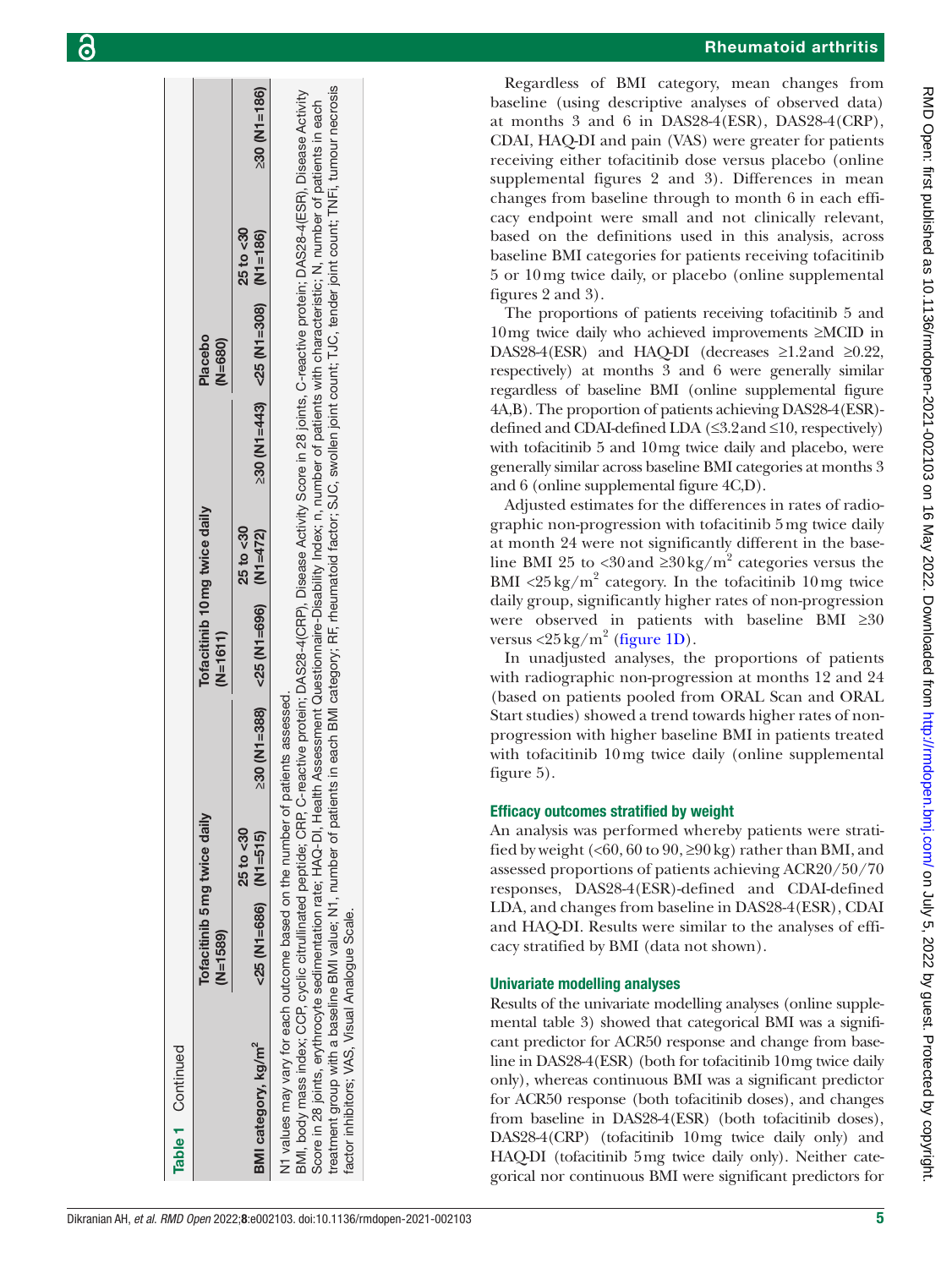

<span id="page-5-0"></span>Figure 1 Adjusted estimates for differences between BMI categories in (A) ACR20, (B) ACR50 and (C) ACR70 response rates at month 6 and (D) rates of radiographic non-progression (change from baseline in mTSS ≤0.5) at month 24 (FAS, no imputation). Based on logistic regression model that includes the variables: age, gender, baseline BMI, baseline HAQ-DI score, race, smoking history, baseline glucocorticoid use, history of myocardial infarction, prior TNFi failure, seropositivity, baseline methotrexate use, baseline opioid use, baseline pain (VAS), baseline swollen joint count and baseline tender joint count. Red text indicates statistical significance for difference from BMI <25 kg/m<sup>2</sup> as 95% CI does not include 0. For this analysis, a difference from the baseline BMI <25 kg/m<sup>2</sup> category (reference) of ≥0.10 was considered clinically meaningful. ACR, American College of Rheumatology; BID, twice daily; BMI, body mass index; FAS, full analysis set; HAQ-DI, Health Assessment Questionnaire-Disability Index; mTSS, modified Total Sharp Score; TNFi, tumour necrosis factor inhibitors; VAS, Visual Analogue Scale.

change from baseline in CDAI. Where BMI was a significant predictor for response, the response generally worsened with increasing BMI, although the effect was small.

#### Multivariable regression analyses

The models that included BMI by treatment interaction showed insufficient evidence to conclude that there was inconsistency in the relationship between BMI and efficacy response across treatments (data not shown), thus an interaction term was not included in subsequent models. Results of the stepwise multivariable-adjusted regression analyses showed little evidence that categorical BMI was a significant predictor for most response variables for either tofacitinib dose. Continuous BMI was a significant

predictor for several outcomes although this was of small magnitude [\(table](#page-7-0) 2). Generally, BMI (both as categorical and continuous variable) was not a significant predictor for most of the response variables, with the exception of change from baseline in HAQ-DI for tofacitinib 5mg twice daily and change from baseline in DAS28-4(CRP) for tofacitinib 10mg twice daily, although changes were small. Additionally, continuous BMI was a significant predictor for ACR50 response and change from baseline in DAS28-4(ESR) for tofacitinib 10mg twice daily. Where BMI was a significant predictor for response, the response generally worsened with increasing BMI. Continuous baseline response variables (which had been forced into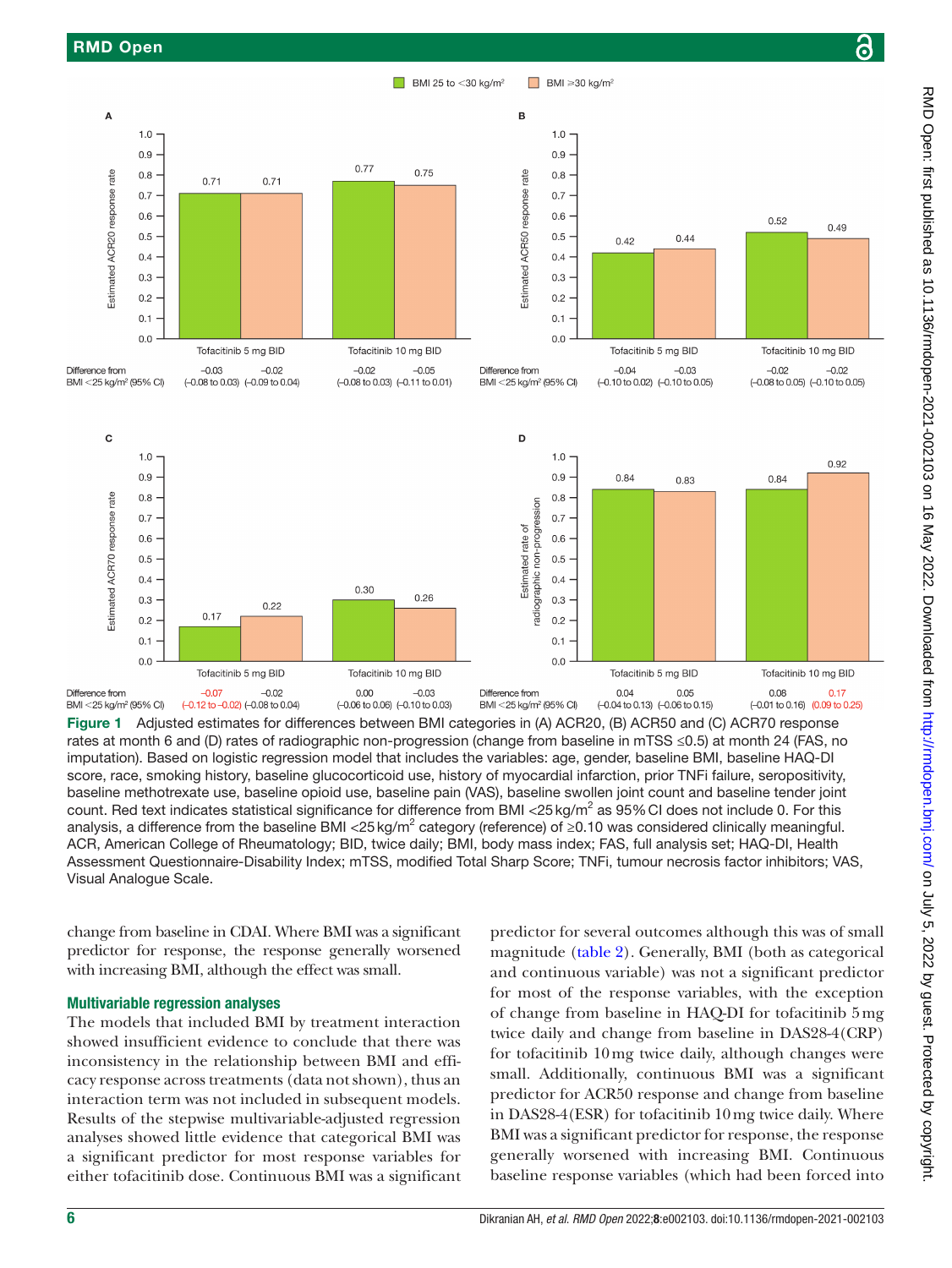#### Rheumatoid arthritis



BMI 25 to  $<$  30 kg/m<sup>2</sup>

 $\Box$  BMI  $\geqslant$  30 kg/m<sup>2</sup>

<span id="page-6-0"></span>Figure 2 Adjusted estimates for LS mean differences (ANCOVA) between BMI categories in change from baseline in (A) DAS28-4(ESR), (B) DAS28-4(CRP), (C) CDAI and (D) HAQ-DI at month 6 (FAS, no imputation). Based on ANCOVA model that includes the variables: age, gender, baseline BMI, baseline HAQ-DI score, baseline value of the response variable, race, smoking history, baseline glucocorticoid use, history of myocardial infarction, prior TNFi failure, seropositivity, baseline methotrexate use, baseline opioid use, baseline pain (VAS), baseline swollen joint count, and baseline tender joint count. Red text indicates statistical significance for difference from BMI <25 kg/m<sup>2</sup> as 95% CI does not include 0. For this analysis, a difference from the baseline BMI <25 kg/m<sup>2</sup> category (reference) of ≥1.2 (DAS28-4(ESR)), ≥1.0 (DAS28-4(CRP)), ≥12 (CDAI)<sup>30</sup> and ≥0.22 (HAQ-DI)<sup>[32](#page-10-12)</sup> were considered clinically meaningful. Δ, change from baseline; ANCOVA, analysis of covariance; BID, twice daily; BMI, body mass index; CDAI, Clinical Disease Activity Index; DAS28-4(CRP), Disease Activity Score in 28 joints, C-reactive protein; DAS28-4(ESR), Disease Activity Score in 28 joints, erythrocyte sedimentation rate; FAS, full analysis set; HAQ-DI, Health Assessment Questionnaire-Disability Index; LS, least squares; MCID, minimum clinically important difference; TNFi, tumour necrosis factor inhibitors; VAS, Visual Analogue Scale.

the model) and seropositivity were significant for all efficacy endpoints; somatisation comorbidity phenotype was not a significant predictor for any endpoint [\(table](#page-7-0) 2).

Sensitivity analysis results of the stepwise multivariable regression analyses (with no forced variables) showed that in most cases, BMI was not selected in the final model ([online supplemental table 4\)](https://dx.doi.org/10.1136/rmdopen-2021-002103). In cases where it was selected, the magnitude of the effect was not clinically significant, and was smaller than the MCID of the outcome. Lasso regression with a lambda 1se selection criterion produced generally similar results to the stepwise regression model with regard to selection of BMI in the final model (ie, BMI was usually not selected). In the few models where the Lasso model did select BMI, the magnitude of its effect was negligible.

#### **DISCUSSION**

This post hoc analysis of pooled data from six phase 3 RCTs aimed to assess the impact of baseline BMI  $\langle$  <25, 25 to <30 and  $\geq 30 \text{ kg/m}^2$  on the efficacy of tofacitinib in patients with moderate to severe RA. These findings showed that treatment with tofacitinib 5 and 10mg twice daily led to improvements in efficacy outcomes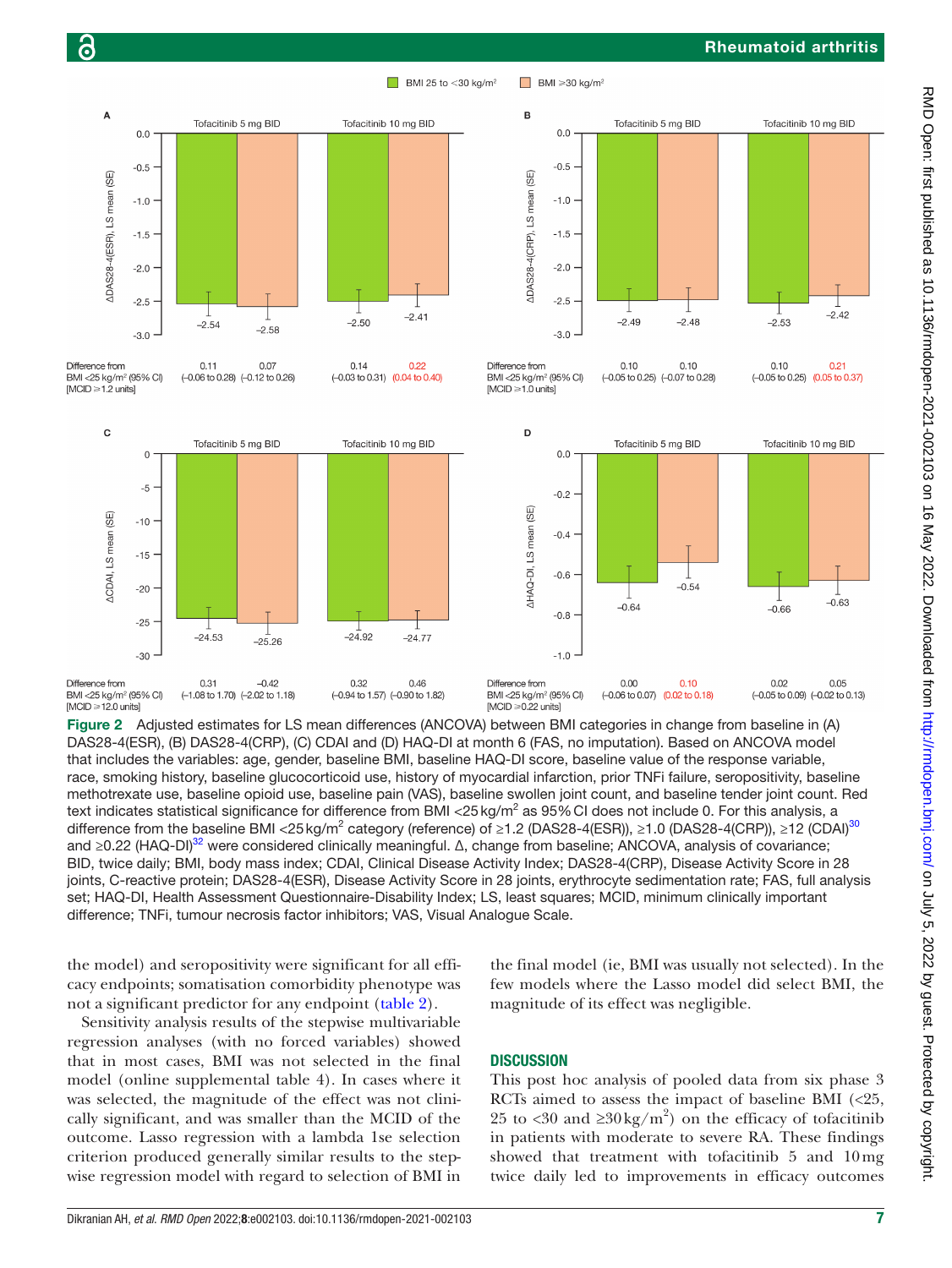<span id="page-7-0"></span>

| for continuous outcomes at month 6<br>Table 2 |                        |                                        |                               |                                   | Multivariable model results using stepwise selection method* (with continuous BMI†) summarising OR (95% CI) for ACR50 response and estimates‡ (95% CI) |                                        |                                        |                                        |                                                |                                    |
|-----------------------------------------------|------------------------|----------------------------------------|-------------------------------|-----------------------------------|--------------------------------------------------------------------------------------------------------------------------------------------------------|----------------------------------------|----------------------------------------|----------------------------------------|------------------------------------------------|------------------------------------|
| Tofacitinib dose                              | ACR50 response         |                                        | <b>ADAS28-4(ESR)</b>          |                                   | <b>ADAS28-4(CRP)</b>                                                                                                                                   |                                        | <b>ACDAI</b>                           |                                        | <b>AHAQ-DI</b>                                 |                                    |
| (twice daily)                                 | 5mg                    | 10 <sub>mg</sub>                       | 5 <sub>mg</sub>               | 10 <sub>mg</sub>                  | 5 <sub>mg</sub>                                                                                                                                        | 10 <sub>mg</sub>                       | 5 <sub>mg</sub>                        | 10 <sub>mg</sub>                       | 5 <sub>mg</sub>                                | 10 <sub>mg</sub>                   |
| BMI category, † kg/m <sup>2</sup>             |                        |                                        |                               |                                   |                                                                                                                                                        |                                        |                                        |                                        |                                                |                                    |
| $25$ to <30 versus < $25$                     | (0.67 to 1.12)<br>0.87 | $0.90$<br>$(0.69 \text{ to } 1.16)$    | $(-0.07 to 0.26)$<br>0.09     | $(-0.05 to 0.27)$<br>0.11         | $(-0.04 to 0.26)$<br>0.11                                                                                                                              | $(-0.04 to 0.25)$<br>0.11              | $(-1.06 \text{ to } 1.70)$<br>0.32     | $0.36$<br>(-0.90 to 1.61)              | $(-0.06 to 0.08)$<br>0.01                      | $(-0.05 to 0.09)$<br>0.02          |
| $\geq$ 30 versus <25                          | (0.71 to 1.25)<br>0.94 | (0.61 to 1.04)<br>0.80                 | $(-0.11 to 0.25)$<br>0.07     | (0.03 to 0.36)<br>0.19            | $(-0.03 to 0.30)$<br>0.14                                                                                                                              | (0.06 to 0.37)<br>0.21                 | $(-1.95 to 1.21)$<br>$-0.37$           | $(-0.91 to 1.79)$<br>0.44              | (0.03 to 0.18)<br>0.10                         | $(-0.02 \text{ to } 0.13)$<br>0.06 |
| BMI*                                          | (0.98 to 1.01)<br>0.99 | (0.96 t 0 1.00)<br>0.98                | $(-0.01 to 0.02)$<br>0.01     | (0.01 to 0.03)<br>0.02            | $0.01$<br>$(0.00 to 0.02)$                                                                                                                             | (0.01 to 0.03)<br>0.02                 | $(-0.13 to 0.07)$<br>$-0.03$           | $(-0.04 to 0.14)$<br>0.05              | (0.00 to 0.01)<br>0.01                         | (0.00 to 0.01)<br>0.00             |
| Glucocorticoid use                            |                        |                                        |                               |                                   |                                                                                                                                                        | (0.01 to 0.26)<br>0.14                 |                                        |                                        | (0.01 to 0.13)<br>0.07                         |                                    |
| History of myocardial<br>infarction           |                        |                                        | $(-1.38 to -0.09)$<br>$-0.73$ |                                   | $(-1.45$ to $-0.23)$<br>$-0.84$                                                                                                                        |                                        | $(-12.60 to -1.39)$<br>$-6.99$         |                                        |                                                |                                    |
| MTX use                                       |                        | $(0.62 \text{ to } 0.96)$<br>0.78      |                               | $(0.12 \text{ to } 0.39)$<br>0.26 |                                                                                                                                                        | (0.09 to 0.34)<br>0.21                 |                                        | (0.49 to 2.55)<br>1.52                 | (0.08 to 0.20)<br>0.14                         | (0.09 to 0.20)<br>0.14             |
| (male vs female)<br>Gender <sup>*</sup>       | (0.99 to 1.75)<br>1.32 | (0.99 to 1.77)<br>1.32                 | $(-0.64 to -0.27)$<br>$-0.45$ | $(-0.65 to -0.29)$<br>$-0.47$     | $-0.20$<br>$(-0.37$ to $-0.03)$                                                                                                                        | $-0.14$<br>$(-0.31 \text{ to } 0.02)$  | $(-3.49 \text{ to } -0.40)$<br>$-1.95$ | $-0.93$<br>$(-2.33 \text{ to } 0.48)$  | $(-0.21 to -0.06)$<br>$-0.14$                  | $-0.02$<br>$(-0.18)$<br>$-0.10$    |
| Race                                          |                        |                                        |                               |                                   |                                                                                                                                                        |                                        |                                        |                                        |                                                |                                    |
| White versus others                           |                        |                                        |                               |                                   |                                                                                                                                                        |                                        | $(0.88 \text{ to } 4.85)$<br>2.86      | (1.13 to 4.49)<br>2.81                 | (0.03 to 0.23)<br>0.13                         | (0.04 to 0.23)<br>0.14             |
| Black versus others                           |                        |                                        |                               |                                   |                                                                                                                                                        |                                        | $(-2.91$ to $4.34)$<br>0.72            | $(-2.50 to 4.39)$<br>0.95              | $(-0.12 to 0.25)$<br>0.07                      | $(-0.22 to 0.15)$<br>$-0.03$       |
| Asian versus others                           |                        |                                        |                               |                                   |                                                                                                                                                        |                                        | $(-0.18 \text{ to } 4.18)$<br>2.00     | (0.29 to 4.10)<br>2.20                 | $(-0.08 to 0.13)$<br>0.02                      | $(-0.11$ to $0.10)$<br>$-0.01$     |
| Smoking status                                |                        |                                        |                               |                                   |                                                                                                                                                        |                                        |                                        |                                        |                                                |                                    |
| Smoker versus never smoked                    |                        |                                        |                               |                                   |                                                                                                                                                        |                                        |                                        |                                        |                                                | (0.01 to 0.17)<br>0.09             |
| Ex-smoker versus never smoked                 |                        |                                        |                               |                                   |                                                                                                                                                        |                                        |                                        |                                        |                                                | $(-0.15$ to $0.02)$<br>$-0.07$     |
| TNFi failure                                  |                        | (0.50 to 0.97)<br>0.70                 |                               |                                   |                                                                                                                                                        |                                        |                                        |                                        | (0.03 to 0.21)<br>0.12                         | (0.06 to 0.23)<br>0.14             |
| Seropositivity<br>(yes vs no)                 | (1.20 to 2.29)<br>1.66 | (1.15 to 2.03)<br>1.53                 | $(-0.44 to -0.03)$<br>$-0.24$ | $(-0.43$ to $-0.07)$<br>$-0.25$   | $(-0.53$ to $-0.17)$<br>$-0.35$                                                                                                                        | $(-0.45 \text{ to } -0.13)$<br>$-0.29$ | $(-5.11 to -1.82)$<br>$-3.46$          | $(-3.20 \text{ to } -0.53)$<br>$-1.86$ | $(-0.23 to -0.06)$<br>$-0.14$                  | $(-0.20 to -0.05)$<br>$-0.13$      |
| HAQ-DI                                        |                        |                                        |                               |                                   |                                                                                                                                                        | $0.16$<br>(0.06 to 0.27)               |                                        | $\frac{1.07}{(0.21 \text{ to } 1.92)}$ | $-0.43$<br>$-0.48$ §<br>$(-0.52 \text{ to } -$ | $-0.48$ §<br>(-0.52 to $-0.44$ )   |
| Pain (VAS)                                    |                        | $\frac{1.00}{(1.00 \text{ to } 1.01)}$ |                               |                                   | (0.00 to 0.01)<br>0.00                                                                                                                                 |                                        | (0.00 to 0.06)<br>0.03                 |                                        |                                                |                                    |
| <b>SJC</b>                                    | (1.01 to 1.04)<br>1.03 |                                        |                               |                                   |                                                                                                                                                        |                                        |                                        |                                        |                                                | $(-0.01 to 0.00)$<br>0.00          |
|                                               |                        |                                        |                               |                                   |                                                                                                                                                        |                                        |                                        |                                        |                                                | Continued                          |

on July 5, 2022 by guest. Protected by copyright. <http://rmdopen.bmj.com/> RMD Open: first published as 10.1136/rmdopen-2021-002103 on 16 May 2022. Downloaded from

RMD Open: first published as 10.1136/rmdopen-2021-002103 on 16 May 2022. Downloaded from http://rmdopen.bmj.com/ on July 5, 2022 by guest. Protected by copyright.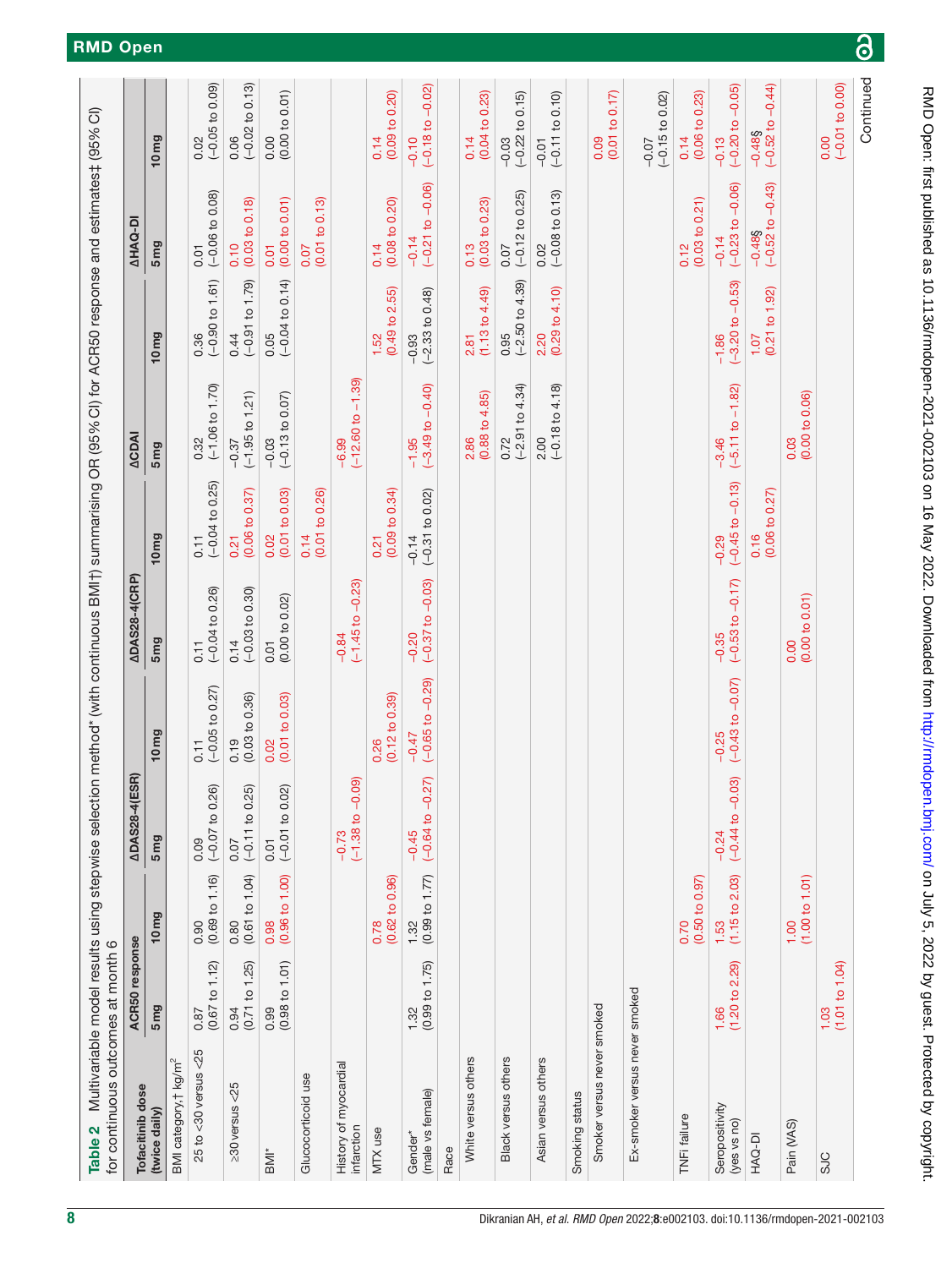| Table 2 Continued                                                                                                                                                                                                                                                                                                                                                                                                                                                                                                                                                                                                                                                                                                                                                                                                                                                                                                                            |                        |                                                                                       |                             |                        |                                                                                                                      |                                   |                                   |                                                   |                                                                                                |                                      |
|----------------------------------------------------------------------------------------------------------------------------------------------------------------------------------------------------------------------------------------------------------------------------------------------------------------------------------------------------------------------------------------------------------------------------------------------------------------------------------------------------------------------------------------------------------------------------------------------------------------------------------------------------------------------------------------------------------------------------------------------------------------------------------------------------------------------------------------------------------------------------------------------------------------------------------------------|------------------------|---------------------------------------------------------------------------------------|-----------------------------|------------------------|----------------------------------------------------------------------------------------------------------------------|-----------------------------------|-----------------------------------|---------------------------------------------------|------------------------------------------------------------------------------------------------|--------------------------------------|
| Tofacitinib dose                                                                                                                                                                                                                                                                                                                                                                                                                                                                                                                                                                                                                                                                                                                                                                                                                                                                                                                             | ACR50 response         |                                                                                       | <b>ADAS28-4(ESR)</b>        |                        | <b>ADAS28-4(CRP)</b>                                                                                                 |                                   | ACDAI                             |                                                   | <b>AHAQ-DI</b>                                                                                 |                                      |
| (twice daily)                                                                                                                                                                                                                                                                                                                                                                                                                                                                                                                                                                                                                                                                                                                                                                                                                                                                                                                                | 5 <sub>mg</sub>        | 10 <sub>mg</sub>                                                                      | 5mg                         | 10 <sub>mg</sub>       | 5 <sub>mg</sub>                                                                                                      | 10 <sub>mg</sub>                  | 5mg                               | 10 <sub>mg</sub>                                  | 5mg                                                                                            | 10 <sub>mg</sub>                     |
| <b>TJC</b>                                                                                                                                                                                                                                                                                                                                                                                                                                                                                                                                                                                                                                                                                                                                                                                                                                                                                                                                   | (0.98 to 1.00)<br>0.99 |                                                                                       | (0.01 to 0.02)<br>5<br>0.01 | (0.00 to 0.02)<br>0.01 | (0.01 to 0.02)<br>0.02                                                                                               | (0.01 to 0.02)<br>0.02            | $(0.10 \text{ to } 0.23)$<br>0.17 | $(0.04 \text{ to } 0.15)$<br>0.09                 |                                                                                                |                                      |
| Age <sup>*</sup>                                                                                                                                                                                                                                                                                                                                                                                                                                                                                                                                                                                                                                                                                                                                                                                                                                                                                                                             | 0.99                   | $(0.98 \text{ to } 1.00)$ $(0.98 \text{ to } 1.00)$ $(0.00 \text{ to } 0.01)$<br>0.99 | 0.00                        | (0.00 to 0.01)<br>0.00 | (0.00 to 0.01)<br>0.00                                                                                               | (0.00 to 0.01)<br>0.00            | $(-0.03 to 0.07)$<br>0.02         | $(-0.04 \text{ to } 0.05)$ (0.00 to 0.01)<br>0.00 | 0.01                                                                                           | (0.01 to 0.01)<br>$\overline{0}$ .01 |
| Opioid use<br>(yes vs no)                                                                                                                                                                                                                                                                                                                                                                                                                                                                                                                                                                                                                                                                                                                                                                                                                                                                                                                    | (0.35 to 0.76)<br>0.52 |                                                                                       | (0.06 to 0.52)<br>0.29      |                        | (0.15 to 0.57)<br>0.36                                                                                               | $(0.02 \text{ to } 0.42)$<br>0.22 | $(1.98 \text{ to } 5.84)$<br>3.91 | $(0.31$ to $3.74)$<br>2.02                        |                                                                                                |                                      |
| Corresponding baseline<br>value of response<br>variable <sup>*</sup>                                                                                                                                                                                                                                                                                                                                                                                                                                                                                                                                                                                                                                                                                                                                                                                                                                                                         | $\frac{1}{2}$          | $\frac{1}{2}$                                                                         | $-0.60$                     | $-0.61$                | $(-0.70 \text{ to } -0.51)$ $(-0.51)$ $(-0.52)$ $(-0.72)$ $(-0.72)$ $(-0.81)$ $(-0.92 \text{ to } -0.77)$<br>$-0.82$ | $-0.90$                           | $-0.85$                           | $-0.83$                                           | $(-0.89 \text{ to } -0.77)$ $(-0.52 \text{ to } -0.43)$ $(-0.52 \text{ to } -0.44)$<br>$-0.48$ | $-0.48$                              |
| ‡For categorical BMI versus continuous outcomes, the estimate reflects the least squares nean difference between categories. For continuous BMI versus continuous outcomes, the stimate is the slope of the relationship.<br>tCategorical BMI was forced into a separate model using the same set of covariates. The ORs and estimates of the nutcomes in this model are similar to those of the model with continuous BMI, except where indicated.<br>Red text indicates statistical significance at p<0.05. For categorical variables with more than two levels, the pairwise comparisons are considered significant if both the overall and pairwise p values are <0.05. Covariate<br>"Variables that were forced into the model included continuous BMI, age, gender and baseline value of the response variable.<br>with blank cells were not selected in the multivariable model.<br>Sincluded as baseline value of response variable. |                        |                                                                                       |                             |                        |                                                                                                                      |                                   |                                   |                                                   |                                                                                                |                                      |

G

versus placebo, irrespective of baseline BMI. Moreover, in adjusted analyses, differences in efficacy outcomes (ACR20/50/70 response rates, changes from baseline in DAS28-4(ESR), DAS28-4(CRP), CDAI and HAQ-DI) in patients with baseline BMI 25 to <30 and  $\geq 30$ versus  $\langle 25 \text{ kg/m}^2$  were not clinically relevant. For the purposes of this analysis, thresholds for clinically relevant differences based on commonly used definitions and consistent with those used for MCIDs and in non-inferiority studies were considered.<sup>[12 30 32 33](#page-10-2)</sup> In unadjusted analyses, these efficacy outcomes, as well as pain (VAS) and rates of achieving ≥MCID in DAS28-4(ESR) (decreases  $\geq$ 1.2) and HAQ-DI (decreases  $\geq$ 0.22), and DAS28-4(ESR)-defined and CDAI-defined LDA were generally similar across baseline BMI categories within treatment groups, with some small numeric differences noted that were clinically irrelevant.

By contrast, patients with baseline BMI ≥30 kg/m<sup>2</sup> who received tofacitinib 10mg twice daily showed higher rates of radiographic non-progression versus those with baseline BMI <25 kg/m<sup>2</sup> in both adjusted and unadjusted analyses; these results were considered clinically relevant as the difference between groups exceeded the threshold defined for this analysis. Across treatments, patients with baseline BMI ≥ $30 \text{ kg/m}^2$  were less likely to be seropositive than those with lower BMI; seropositivity is associated with progression of structural damage.<sup>34 35</sup> Additionally, a protective effect for synovitis and osteitis in patients with RA and obesity has previously been noted, $^{23\;36}$  although the reasons for this are unclear; this may be due to effects of adipokines such as adiponectin, levels of which are known to decrease with increased fat mass, and which may have proinflammatory activity in joints. $^{24}$  However, further research is warranted in this area.

In addition to these analyses, univariate and multivariable regression analyses were performed to investigate the relationship between selected baseline covariates and efficacy endpoints, and to identify potential predictors for these endpoints. Continuous BMI was selected in the final model for more variables than categorical BMI, which is not surprising given that the continuous model would be expected to be more sensitive. While BMI was selected in the multivariable regression analysis as a predictor for changes from baseline in HAQ-DI for tofacitinib 5mg twice daily, and ACR50 response and changes from baseline in DAS28- 4(ESR) and DAS28-4(CRP) for tofacitinib 10mg twice daily, baseline BMI was not found to have a clinically significant relationship with selected efficacy outcomes, and there was no clear trend between tofacitinib doses. A sensitivity analysis of stepwise multivariable regression analyses and Lasso regression produced similar results, providing further confirmation of the findings. Together with the descriptive analyses, these results suggest that tofacitinib is an effective treatment option for patients with moderate to severe RA regardless of baseline BMI.

The literature has shown mixed results for efficacy among various advanced therapies based on BMI status. For example, ACR response rates have been reported as

¶Included only in the model run with categorical BMI, but not the model with continuous BMI.

[Included only in the model run with categorical BMI,

but not the model with continuous BMI

change from baseline; ACR, American College of Rheumatology; BMI, body mass index; CDAI,

TNFi, tumour necrosis factor inhibitors; VAS, Visual Analogue Scale.

TNFi. tumour necrosis factor inhibitors: VAS. Visual Analoque

Disease Activity

k

Scale.

∆, change from baseline; ACR, American College of Rheumatology; BMI, body mass index; CDAI, Clinical Disease Activity Index; DAS28-4(CRP), Disease Activity Score in 28 joints, C-reactive protein; DAS28-4(ESR), Disease Activity Score in 28 joints, erythrocyte sedimentation rate; HAQ-DI, Health Assessment Questionnaire-Disability Index; MTX, methotrexate; N/A, not applicable; SJC, swollen joint count; TJC, tender joint count;

baseline; ACR, American College of Rheumatology; BMI, body mass index; CDAI, Clinical Disease Activity Index; DAS28-4(CRP), Disease Activity Score in 28 joints,<br>Score in 28 joints, erythrocyte sedimentation rate; HAQ-DI, H

tender joint count;

swollen joint count; TJC,

C-reactive protein; DAS28-4(ESR),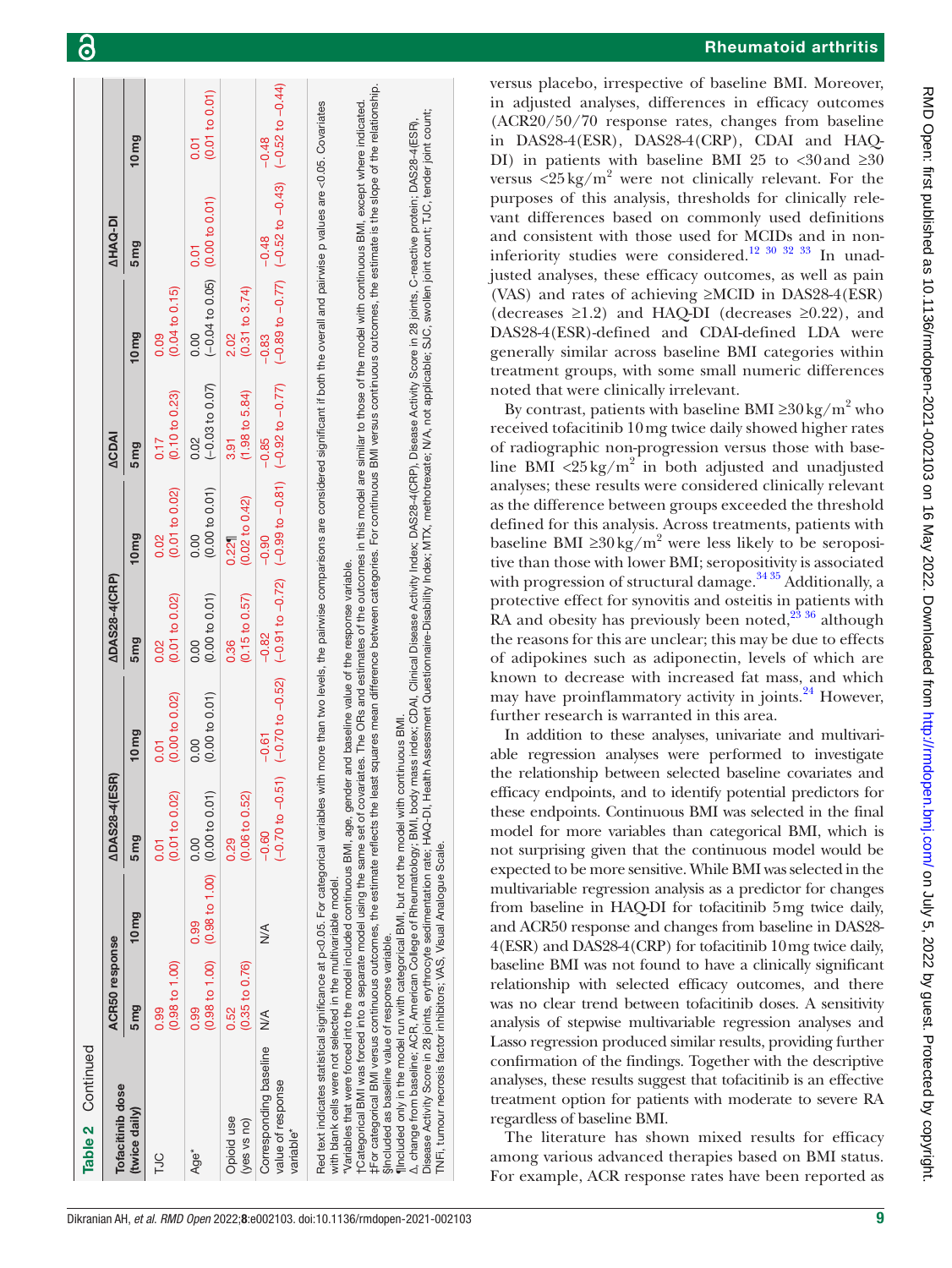lower, and less radiographic progression has been noted, in sarilumab-treated patients with higher versus lower BMI.<sup>17 37</sup> Some studies have also shown differences in rates of clinical remission or response to treatments when patients are stratified by  $BML^{17-20}$  More recently, the impact of BMI on CDAI-defined remission was investigated in patients with RA receiving csDMARDs, primarily MTX, alone or with tocilizumab and, in adjusted analyses, BMI  $\geq$ 30 kg/m<sup>2</sup> was associated with significantly lower rates of remission than lower BMI categories, regardless of DMARD type.<sup>38</sup> Other studies of csDMARDs, TNFi (eg, adalimumab, etanercept and infliximab), and sarilumab have also shown that failure to achieve clinical remission or response to treatment or shorter treatment survival is more likely in patients with obesity versus those with normal BMI.<sup>17–20 39</sup> The impact of obesity on TNFi may be due to increased levels of circulating TNF, or increased clearance of the drugs.[40–42](#page-11-2) Accordingly, clinical response to the non-TNFi biologic DMARDs abatacept and rituximab does not generally appear to be affected by BMI,  $^{43\,44}$ although it should be noted that intravenous abatacept is dosed by weight; however, the impact of BMI on the response to tocilizumab is less clear.[38 45 46](#page-11-1)

The impact of tofacitinib based on baseline BMI status has recently been evaluated in other post hoc analyses in patients with active psoriatic arthritis  $(PsA)$ ,  $^{47}$  $^{47}$  $^{47}$  and moderate to severe ulcerative colitis  $(UC).$ <sup>48</sup> Consistent with this analysis, tofacitinib demonstrated greater efficacy than placebo irrespective of baseline BMI. In patients with UC, efficacy was similar regardless of baseline BMI. However, in patients with PsA, reduced efficacy was observed in patients with baseline BMI ≥35 kg/m<sup>2</sup> versus other BMI categories. It should be noted that there are no recommendations to dose-adjust tofacitinib by weight for PsA. Additionally, the analysis of data in patients with PsA included four BMI categories (<25, ≥25to <30, ≥30to <35, and ≥35 kg/m<sup>2</sup>) rather than the three BMI categories used in this analysis.

Limitations of this analysis include that it was performed post hoc, and individual studies were not designed or powered to show differences between baseline BMI categories. Pure placebo data were not available after month 6; further, the placebo data at month 6 were mixed (ie, included patients who switched from placebo at month 3), and therefore, meaningful improvements from baseline may have been observed at month 6 in the placebo group. Additionally, BMI was used as a surrogate for adiposity. The study designs did not include waist circumference measurements which provide a better measure of abdominal obesity, and no metabolic biomarker data (eg, adipokines such as leptin) were collected during the conduct of the phase 3 studies to further support this analysis. Treatment effectiveness was also only assessed in the three common BMI categories (<25, 25 to <30, and  $\geq$ 30 kg/m<sup>2</sup>) and did not include further analyses for BMI <18.5 or  $\geq$ 35 kg/m<sup>2</sup>.

In addition, some treatments for RA, including TNFi and tocilizumab, are known to affect body composition[.49](#page-11-6) For example, a recent analysis in patients with RA

demonstrated that tocilizumab was associated with significant increases in lean mass without changes in fat mass. $50$ Future research, therefore, could evaluate the effects of tofacitinib on changes in adiposity, lean mass, and fat mass.

In summary, this post hoc analysis demonstrated that the efficacy of tofacitinib was comparable across baseline BMI categories (<25, 25 to <30 and  $\geq 30 \text{ kg/m}^2$ ). Tofacitinib resulted in greater improvements in RA outcomes versus placebo, irrespective of baseline BMI category. In general, no clinically meaningful differences were observed, although patients with baseline BMI ≥30 kg/m<sup>2</sup> who received tofacitinib 10mg twice daily showed higher rates of radiographic non-progression compared with those with baseline BMI <25 kg/m<sup>2</sup>. Overall, BMI was not a consistent affecting factor in either the descriptive or regression analyses. The results of this analysis provide information that will inform clinical decision-making of tofacitinib as a treatment option for adult patients with moderate to severe RA regardless of BMI category, including patients in the obese category (BMI ≥30 kg/m<sup>2</sup>). Further analyses of patients with RA in the real-world setting may provide additional insights into the impact of baseline BMI on the efficacy of tofacitinib.

#### Author affiliations

<sup>1</sup> Cabrillo Center for Rheumatic Disease, San Diego, California, USA <sup>2</sup> Section of Rheumatology, Hospital Universitario Marques de Valdecilla, Santander, Spain

<sup>3</sup>Rheumatic Innovative Therapies, Houston Institute for Clinical Research, Houston, Texas, USA

4 Rheumatology Department, Hospital General Universitario Gregorio Marañón, Madrid, Spain

5 Inflammation and Immunology, Pfizer Inc, Collegeville, Pennsylvania, USA <sup>6</sup>Inflammation and Immunology, Pfizer Inc, New York, New York, USA <sup>7</sup>Inflammation and Immunology, Pfizer Inc, Groton, Connecticut, USA <sup>8</sup>Division of Clinical Immunology and Rheumatology, The University of Alabama at Birmingham, Birmingham, Alabama, USA

Acknowledgements This study was sponsored by Pfizer Inc. Medical writing support, under the guidance of the authors, was provided by Christina Viegelmann, PhD, CMC Connect, McCann Health Medical Communications, and was funded by Pfizer Inc, New York, NY, USA in accordance with Good Publication Practice (GPP3) guidelines (*Ann Intern Med* 2015;163:461–464).

Contributors AHD, FW, LT, LS, JP, HS and JRC conceived or designed the study. JP, HS and ST acquired and analysed the data. All authors had access to the data, were involved in interpretation of data, reviewed and approved the manuscript's content before submission, and agreed to be accountable for all aspects of the work. AHD accepts final responsibility for the work and controlled the decision to publish.

Funding This study was sponsored by Pfizer Inc.

Competing interests AHD has received consulting fees or other remuneration from AbbVie, Crescendo, Gilead, Mallinckrodt, Pfizer Inc, Regeneron and Sanofi-Genzyme, and is on the speakers bureau for AbbVie, Amgen, Bristol-Myers Squibb, Crescendo, Genentech, Eli Lilly, Mallinckrodt, Pfizer Inc, and Sanofi-Genzyme. MAG-G has received grants/research support from AbbVie, MSD and Roche, and has received consultation fees/participation in company-sponsored speakers bureau from AbbVie, Celgene, MSD, Pfizer Inc, Roche and Sanofi. FW has received research grants from AbbVie, Bristol-Myers Squibb, Eli Lilly, Genzyme, Pfizer Inc, Regeneron, and Sanofi, has received consulting fees or other remuneration from AbbVie, Bristol-Myers Squibb, Genzyme, Novartis, Pfizer Inc, Regeneron, and Sanofi, and is on the speakers bureau for AbbVie, Boehringer Ingelheim, Bristol-Myers Squibb, Genzyme, Novartis, Pfizer Inc, Regeneron, and Sanofi. JMAG has received consulting or speaking fees from AbbVie, Bristol-Myers Squibb, Eli Lilly, Galapagos, MSD, Pfizer Inc, Roche and UCB. LT, LS, HS and ST are employees and shareholders of Pfizer Inc. JP is an employee of Syneos Health, who were paid contractors to Pfizer Inc in the development of this manuscript and for the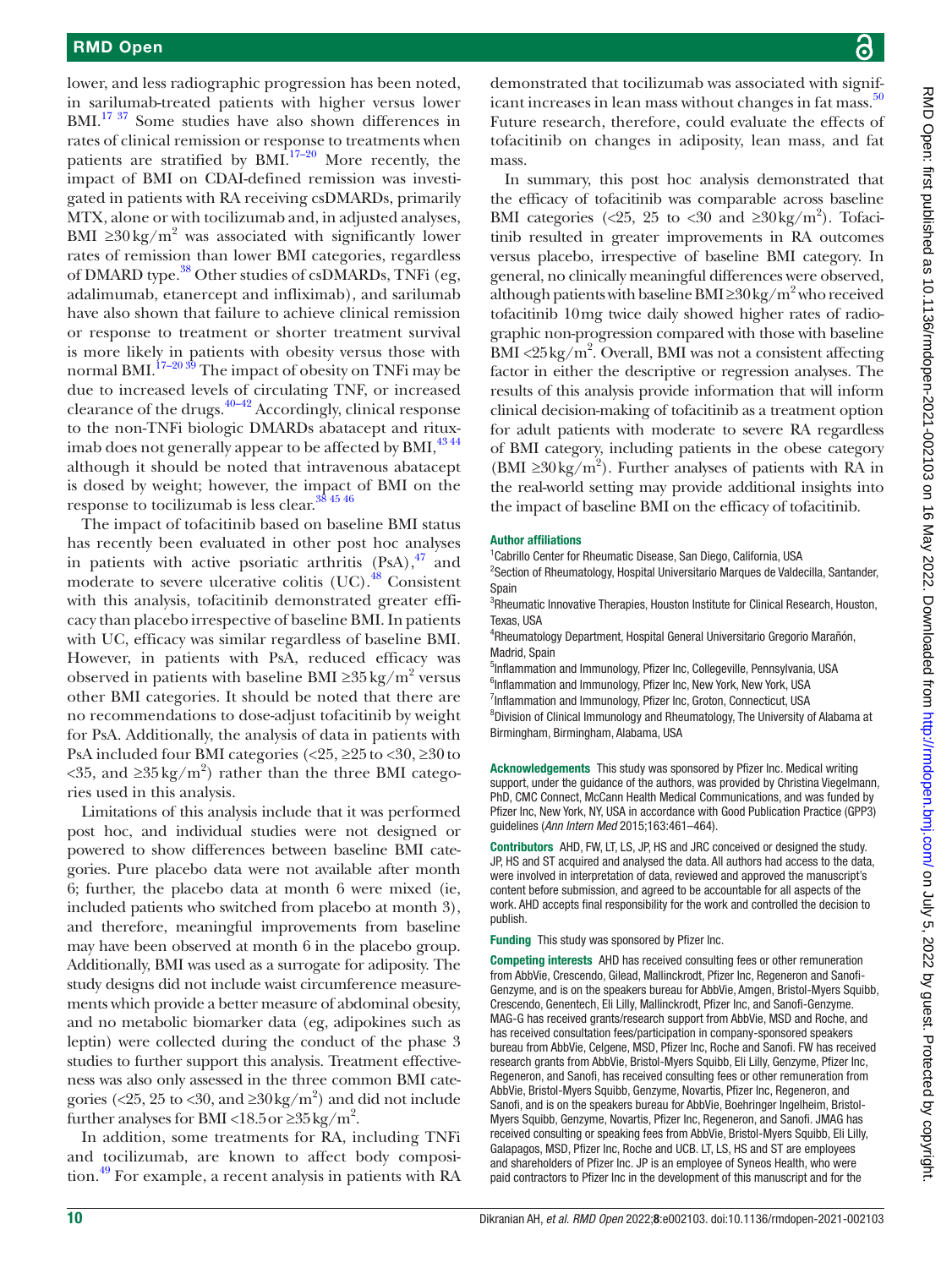## 6

#### Rheumatoid arthritis

provision of statistical support. JRC has received research grants from Amgen, Corrona, Crescendo Bio, and Pfizer Inc, and has received consulting fees or other remuneration from AbbVie, Amgen, Bristol-Myers Squibb, Corrona, Eli Lilly, Janssen, Myriad, Pfizer Inc, Roche/Genentech and UCB.

#### Patient consent for publication Not applicable.

Ethics approval This was a post hoc analysis of six randomised controlled studies. All studies were conducted in accordance with the Declaration of Helsinki and Good Clinical Practice Guidelines of the International Council for Harmonisation, and were approved by the relevant Institutional Review Board and/ or Independent Ethics Committee of the investigational centres. Patients provided written informed consent. No further ethical approval was required for this post hoc analysis.

Provenance and peer review Not commissioned; externally peer reviewed.

Data availability statement Upon request, and subject to review, Pfizer will provide the data that support the findings of this study. Subject to certain criteria, conditions and exceptions, Pfizer may also provide access to the related individual deidentified participant data. See [https://www.pfizer.com/science/clinical-trials/](https://www.pfizer.com/science/clinical-trials/trial-data-and-results) [trial-data-and-results](https://www.pfizer.com/science/clinical-trials/trial-data-and-results) for more information.

Open access This is an open access article distributed in accordance with the Creative Commons Attribution Non Commercial (CC BY-NC 4.0) license, which permits others to distribute, remix, adapt, build upon this work non-commercially, and license their derivative works on different terms, provided the original work is properly cited, appropriate credit is given, any changes made indicated, and the use is non-commercial. See:<http://creativecommons.org/licenses/by-nc/4.0/>.

#### ORCID iDs

Ara H Dikranian<http://orcid.org/0000-0002-2010-3272> Miguel A Gonzalez-Gay <http://orcid.org/0000-0002-7924-7406> Jeffrey R Curtis<http://orcid.org/0000-0002-8907-8976>

#### **REFERENCES**

- <span id="page-10-0"></span>1 Fleischmann R, Cutolo M, Genovese MC, *et al*. Phase IIb doseranging study of the oral JAK inhibitor tofacitinib (CP-690,550) or adalimumab monotherapy versus placebo in patients with active rheumatoid arthritis with an inadequate response to diseasemodifying antirheumatic drugs. *[Arthritis Rheum](http://dx.doi.org/10.1002/art.33383)* 2012;64:617–29.
- 2 Kremer JM, Cohen S, Wilkinson BE, *et al*. A phase IIb dose-ranging study of the oral JAK inhibitor tofacitinib (CP-690,550) versus placebo in combination with background methotrexate in patients with active rheumatoid arthritis and an inadequate response to methotrexate alone. *[Arthritis Rheum](http://dx.doi.org/10.1002/art.33419)* 2012;64:970–81.
- 3 Kremer JM, Bloom BJ, Breedveld FC, *et al*. The safety and efficacy of a JAK inhibitor in patients with active rheumatoid arthritis: results of a double-blind, placebo-controlled phase IIA trial of three dosage levels of CP-690,550 versus placebo. *[Arthritis Rheum](http://dx.doi.org/10.1002/art.24567)* 2009;60:1895–905.
- 4 Tanaka Y, Takeuchi T, Yamanaka H, *et al*. Efficacy and safety of tofacitinib as monotherapy in Japanese patients with active rheumatoid arthritis: a 12-week, randomized, phase 2 study. *[Mod](http://dx.doi.org/10.3109/14397595.2014.995875)  [Rheumatol](http://dx.doi.org/10.3109/14397595.2014.995875)* 2015;25:514–21.
- 5 Tanaka Y, Suzuki M, Nakamura H, *et al*. Phase II study of tofacitinib (CP-690,550) combined with methotrexate in patients with rheumatoid arthritis and an inadequate response to methotrexate. *[Arthritis Care Res \(Hoboken\)](http://dx.doi.org/10.1002/acr.20494)*2011;63:1150–8.
- <span id="page-10-1"></span>6 Burmester GR, Blanco R, Charles-Schoeman C, *et al*. Tofacitinib (CP-690,550) in combination with methotrexate in patients with active rheumatoid arthritis with an inadequate response to tumour necrosis factor inhibitors: a randomised phase 3 trial. *[Lancet](http://dx.doi.org/10.1016/S0140-6736(12)61424-X)* 2013;381:451–60.
- 7 Fleischmann R, Kremer J, Cush J, *et al*. Placebo-controlled trial of tofacitinib monotherapy in rheumatoid arthritis. *[N Engl J Med](http://dx.doi.org/10.1056/NEJMoa1109071)* 2012;367:495–507.
- 8 Kremer J, Li Z-G, Hall S, *et al*. Tofacitinib in combination with nonbiologic disease-modifying antirheumatic drugs in patients with active rheumatoid arthritis: a randomized trial. *[Ann Intern Med](http://dx.doi.org/10.7326/0003-4819-159-4-201308200-00006)* 2013;159:253–61.
- 9 Lee EB, Fleischmann R, Hall S, *et al*. Tofacitinib versus methotrexate in rheumatoid arthritis. *[N Engl J Med](http://dx.doi.org/10.1056/NEJMoa1310476)* 2014;370:2377–86.
- 10 van der Heijde D, Tanaka Y, Fleischmann R, *et al*. Tofacitinib (CP-690,550) in patients with rheumatoid arthritis receiving methotrexate: twelve-month data from a twenty-four-month phase III randomized radiographic study. *[Arthritis Rheum](http://dx.doi.org/10.1002/art.37816)* 2013;65:559–70.
- 11 van Vollenhoven RF, Fleischmann R, Cohen S, *et al*. Tofacitinib or adalimumab versus placebo in rheumatoid arthritis. *[N Engl J Med](http://dx.doi.org/10.1056/NEJMoa1112072)* 2012;367:508–19.
- <span id="page-10-2"></span>12 Fleischmann R, Mysler E, Hall S, *et al*. Efficacy and safety of tofacitinib monotherapy, tofacitinib with methotrexate, and adalimumab with methotrexate in patients with rheumatoid arthritis (ORAL Strategy): a phase 3b/4, double-blind, head-to-head, randomised controlled trial. *[Lancet](http://dx.doi.org/10.1016/S0140-6736(17)31618-5)* 2017;390:457–68.
- 13 Ytterberg SR, Bhatt DL, Mikuls TR, *et al*. Cardiovascular and cancer risk with tofacitinib in rheumatoid arthritis. *[N Engl J Med](http://dx.doi.org/10.1056/NEJMoa2109927)* 2022;386:316–26.
- <span id="page-10-3"></span>14 Wollenhaupt J, Silverfield J, Lee EB, *et al*. Safety and efficacy of tofacitinib, an oral Janus kinase inhibitor, for the treatment of rheumatoid arthritis in open-label, longterm extension studies. *[J Rheumatol](http://dx.doi.org/10.3899/jrheum.130683)* 2014;41:837–52.
- 15 Yamanaka H, Tanaka Y, Takeuchi T, *et al*. Tofacitinib, an oral Janus kinase inhibitor, as monotherapy or with background methotrexate, in Japanese patients with rheumatoid arthritis: an open-label, longterm extension study. *[Arthritis Res Ther](http://dx.doi.org/10.1186/s13075-016-0932-2)* 2016;18:34.
- 16 Wollenhaupt J, Lee E-B, Curtis JR, *et al*. Safety and efficacy of tofacitinib for up to 9.5years in the treatment of rheumatoid arthritis: final results of a global, open-label, long-term extension study. *[Arthritis Res Ther](http://dx.doi.org/10.1186/s13075-019-1866-2)* 2019;21:89.
- <span id="page-10-4"></span>17 Genovese MC, Fleischmann R, Kivitz A, *et al*. Efficacy and safety of sarilumab in combination with csDMARDs or as monotherapy in subpopulations of patients with moderately to severely active rheumatoid arthritis in three phase III randomized, controlled studies. *[Arthritis Res Ther](http://dx.doi.org/10.1186/s13075-020-02194-z)* 2020;22:139.
- 18 Heimans L, van den Broek M, le Cessie S, *et al*. Association of high body mass index with decreased treatment response to combination therapy in recent-onset rheumatoid arthritis patients. *[Arthritis Care](http://dx.doi.org/10.1002/acr.21978)  [Res \(Hoboken\)](http://dx.doi.org/10.1002/acr.21978)* 2013;65:1235–42.
- 19 Gremese E, Carletto A, Padovan M, *et al*. Obesity and reduction of the response rate to anti-tumor necrosis factor  $\alpha$  in rheumatoid arthritis: an approach to a personalized medicine. *[Arthritis Care Res](http://dx.doi.org/10.1002/acr.21768)  [\(Hoboken\)](http://dx.doi.org/10.1002/acr.21768)* 2013;65:94–100.
- 20 Singh S, Facciorusso A, Singh AG, *et al*. Obesity and response to anti-tumor necrosis factor-α agents in patients with select immunemediated inflammatory diseases: a systematic review and metaanalysis. *[PLoS One](http://dx.doi.org/10.1371/journal.pone.0195123)* 2018;13:e0195123.
- <span id="page-10-5"></span>21 Bastard J-P, Maachi M, Lagathu C, *et al*. Recent advances in the relationship between obesity, inflammation, and insulin resistance. *[Eur Cytokine Netw](http://www.ncbi.nlm.nih.gov/pubmed/16613757)* 2006;17:4–12.
- <span id="page-10-6"></span>22 Derdemezis CS, Voulgari PV, Drosos AA, *et al*. Obesity, adipose tissue and rheumatoid arthritis: coincidence or more complex relationship? *[Clin Exp Rheumatol](http://www.ncbi.nlm.nih.gov/pubmed/21640051)* 2011;29:712–27.
- <span id="page-10-7"></span>23 Baker JF, Østergaard M, George M, *et al*. Greater body mass independently predicts less radiographic progression on X-ray and MRI over 1-2 years. *[Ann Rheum Dis](http://dx.doi.org/10.1136/annrheumdis-2014-205544)* 2014;73:1923–8.
- <span id="page-10-13"></span>24 Giles JT, Allison M, Bingham CO, *et al*. Adiponectin is a mediator of the inverse association of adiposity with radiographic damage in rheumatoid arthritis. *[Arthritis Rheum](http://dx.doi.org/10.1002/art.24789)* 2009;61:1248–56.
- 25 Rydell E, Forslind K, Nilsson J, *et al*. Smoking, body mass index, disease activity, and the risk of rapid radiographic progression in patients with early rheumatoid arthritis. *[Arthritis Res Ther](http://dx.doi.org/10.1186/s13075-018-1575-2)* 2018;20:82.
- 26 Baker JF, George M, Baker DG, *et al*. Associations between body mass, radiographic joint damage, adipokines and risk factors for bone loss in rheumatoid arthritis. *[Rheumatology](http://dx.doi.org/10.1093/rheumatology/ker294)* 2011;50:2100–7.
- <span id="page-10-8"></span>27 Curtis JR, Herrem C, Ndlovu MN, *et al*. A somatization comorbidity phenotype impacts response to therapy in rheumatoid arthritis: post-hoc results from the certolizumab pegol phase 4 PREDICT trial. *[Arthritis Res Ther](http://dx.doi.org/10.1186/s13075-017-1412-z)* 2017;19:215.
- <span id="page-10-9"></span>28 Ge M, Durham LK, Meyer RD, *et al*. Covariate-adjusted difference in proportions from clinical trials using logistic regression and weighted risk differences. *[Drug Inf J](http://dx.doi.org/10.1177/009286151104500409)* 2011;45:481–93.
- <span id="page-10-10"></span>29 Friedman J, Hastie T, Tibshirani R. Regularization paths for generalized linear models via coordinate descent. *[J Stat Softw](http://dx.doi.org/10.18637/jss.v033.i01)* 2010;33:1–22.
- <span id="page-10-11"></span>30 Ward MM, Guthrie LC, Alba MI. Clinically important changes in individual and composite measures of rheumatoid arthritis activity: thresholds applicable in clinical trials. *[Ann Rheum Dis](http://dx.doi.org/10.1136/annrheumdis-2013-205079)* 2015;74:1691–6.
- 31 Curtis JR, Yang S, Chen L, *et al*. Determining the minimally important difference in the clinical disease activity index for improvement and worsening in early rheumatoid arthritis patients. *[Arthritis Care Res](http://dx.doi.org/10.1002/acr.22606)  [\(Hoboken\)](http://dx.doi.org/10.1002/acr.22606)* 2015;67:1345–53.
- <span id="page-10-12"></span>32 Wells GA, Tugwell P, Kraag GR, *et al*. Minimum important difference between patients with rheumatoid arthritis: the patient's perspective. *[J Rheumatol](http://www.ncbi.nlm.nih.gov/pubmed/8478873)* 1993;20:557–60.
- 33 Weinblatt ME, Schiff M, Valente R, *et al*. Head-to-head comparison of subcutaneous abatacept versus adalimumab for rheumatoid arthritis: findings of a phase IIIB, multinational, prospective, randomized study. *[Arthritis Rheum](http://dx.doi.org/10.1002/art.37711)* 2013;65:28–38.